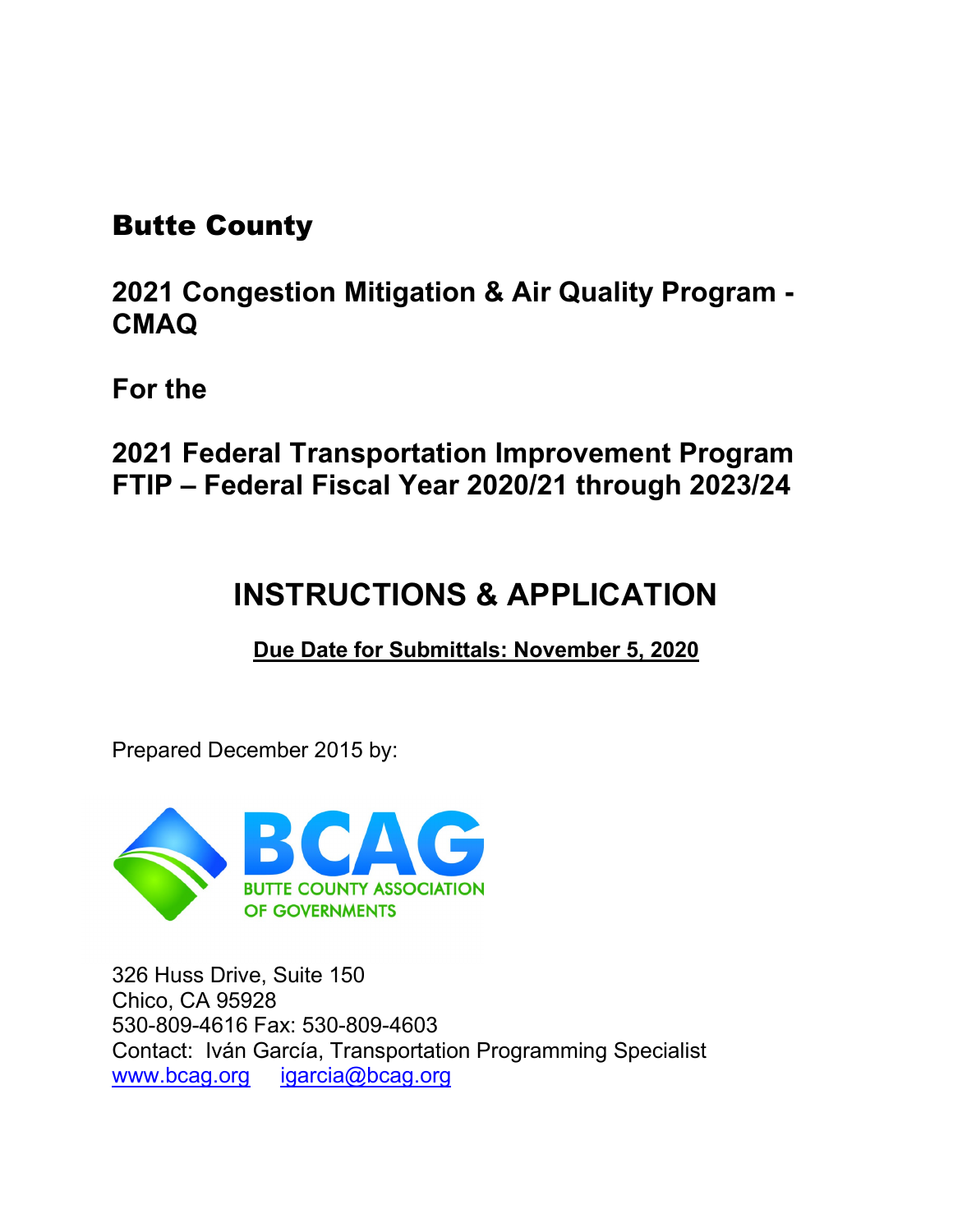#### **TABLE OF CONTENTS**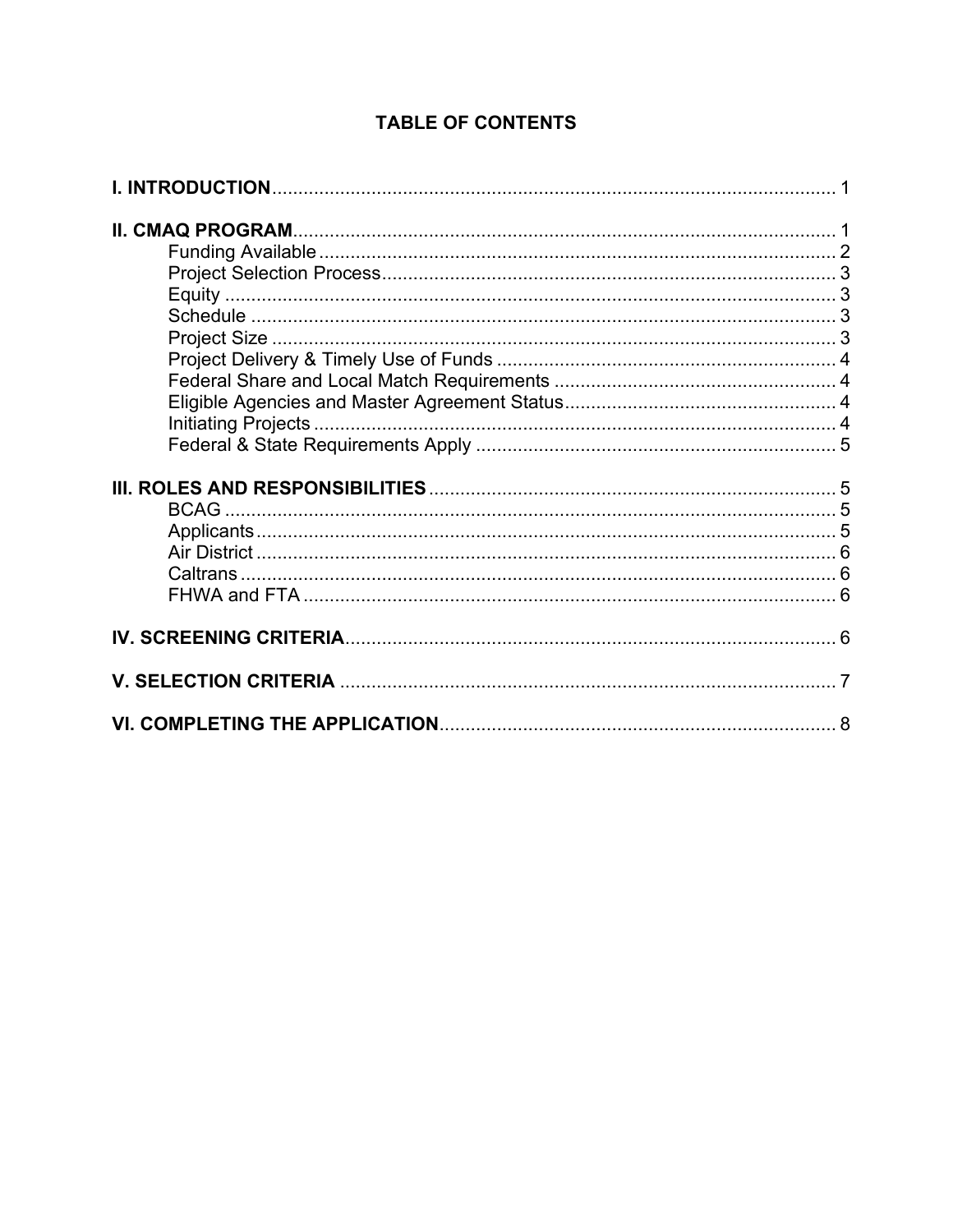#### **ATTACHMENTS**

| ATTACHMENT D – MASTER AGREEMENT & ELIGIBLE FTA GRANT APPLICANTS<br>WITH THE AUTHORITY TO AWARD AND ADMINISTER FEDERAL AID |  |
|---------------------------------------------------------------------------------------------------------------------------|--|
| ATTACHMENT E - TRIBAL GOVERNMENTS IN BUTTE COUNTY 14                                                                      |  |
| ATTACHMENT F – TYPES OF PROJECTS CONSISTENT WITH THE REGIONAL                                                             |  |
| ATTACHMENT G - PROJECT PROGRAMMING REQUEST FORMS  16                                                                      |  |
|                                                                                                                           |  |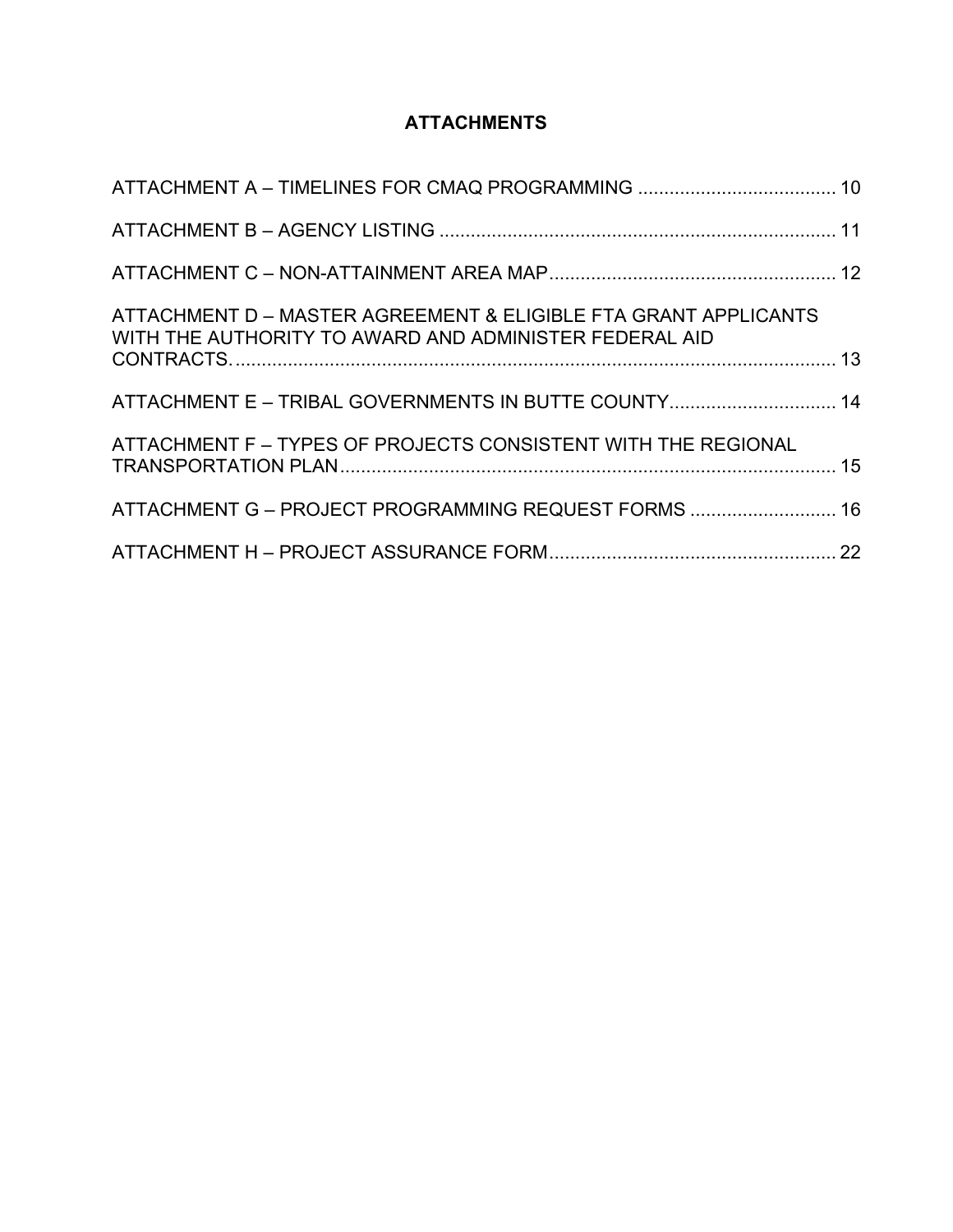#### **I. INTRODUCTION**

The purpose of this packet it to inform the public and potential project applicants of funding being made available in the Congestion Mitigation and Air Quality Program (CMAQ). The Butte County Association of Governments is making available four years of funds estimated by Caltrans as part of the development of the 2021 Federal Transportation Improvement Program (FTIP) for an approximate total of \$ 7.7 million dollars. This dollar amount reflects an annual estimated average of \$1.9 million. All projects will also be required to be included in the 2020 Regional Transportation Plan (RTP) / Sustainable Communities Strategy. Should a project not meet its timely use of funds requirements, a substitute project may be selected by BCAG from the RTP/SCS. New projects are required to follow BCAG's Public Participation Plan (PPP) procedures. All programming decisions are decided by the BCAG Board of Directors. Applications are due to BCAG by 5:00 p.m., November 5, 2020. A complete schedule of the process is shown in Attachment A.

# **II. CONGESTION MITIGATION AND AIR QUALITY PROGRAM (CMAQ)**

Funding is currently available under the CMAQ program. The amount of funds available is shown on page 2. Transportation projects and programs are eligible for CMAQ program funds only if they meet certain criteria spelled out in the Federal Highway Act and Federal Highway Administration Guidelines. In determining project eligibility under these criteria, priority should be given to implementing those projects and programs that have documented emissions reductions associated with them. Applicants can obtain a completed copy of the federal eligibility guidance published by the Federal Highway Administration from BCAG on request. For current information, the internet is the best source at:

[http://www.dot.ca.gov/hq/transprog/federal/cmaq/Official\\_CMAQ\\_Web\\_Page.htm](http://www.dot.ca.gov/hq/transprog/federal/cmaq/Official_CMAQ_Web_Page.htm)

The following are eligible activities under CMAQ:

- Transportation activities in the approved State Implementation Plan (SIP)
- Bicycle and pedestrian programs
- Traffic monitoring, management, and control operations
- Emission inspection and maintenance programs
- Planning and air quality monitoring projects that lead directly to construction or new services or programs that have an air quality benefit
- Public-private partnerships which allow limited eligibility for privately owned or operated alternative fuel vehicles and facilities under certain circumstances
- Extreme low temperature cold start programs
- Other transportation projects or programs not listed above may be considered for funding if endorsed by the air quality control district if the project can be shown to help attain federal air quality standards for the region.
- Specific transportation control measures (TCMs) listed in the federal Clean Air Act which include: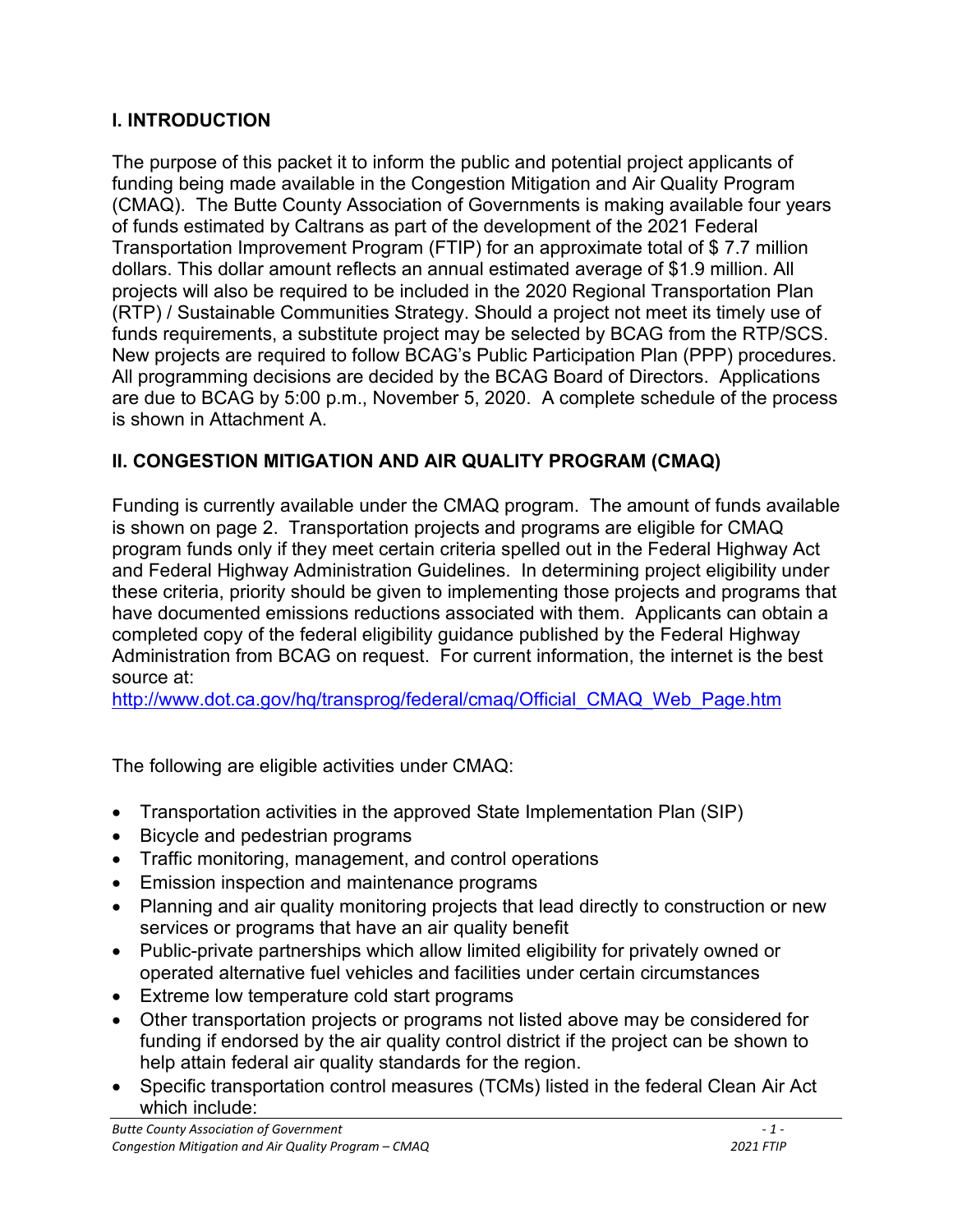Programs for improved public transit; restriction of certain roads or lanes to, or construction of such roads or lanes for use by passenger buses or high occupancy vehicles; employer-based transportation management plans, including incentives; trip-reduction ordinances; traffic flow improvement programs that achieve emission reduction; fringe and transportation corridor parking facilities serving multiple occupancy vehicle programs or transit service; programs to limit or restrict vehicle use in downtown areas or other areas of emission concentration particularly during periods of peak use; programs for the provision of all forms of high occupancy, shared-ride services; programs to limit portions of road surfaces or certain sections of the urbanized area to the use of non-motorized vehicles or pedestrian use, both as to time and place; programs for secure bicycle storage facilities and other facilities, including bicycle lanes, for the convenience and protection of bicyclists, in both public and private areas; programs to control extending idling of vehicles; employer-sponsored programs to permit flexible work schedules; programs and ordinances to facilitate nonautomotive travel, provision and utilization mass transit, and to generally reduce the need for single-occupant vehicle travel, as part of transportation planning and development efforts of a locality, including programs and ordinances applicable to new shopping centers, special events, and other centers of vehicle activity; programs for new construction and major reconstruction of paths, tracks or areas solely for the use by pedestrian or other non-motorized means of transportation when economically feasible and in the public interest

Funds are reimbursable federal funds subject to all the requirements of Title 23, United States Code. Eligible costs under these programs include preliminary engineering (including environmental studies), right-of-way acquisition, capital costs, and construction costs associated with an eligible activity. Operating costs, other than outreach activities such as education on transportation and air quality, are limited new or expanded programs and for no more than three years. Any costs incurred prior to receipt of the Federal Highway Administration expenditure authorization (E-76) from Caltrans are not eligible.

#### **FUNDING AVAILABLE**

The amount of funds estimated to be available for the next two fiscal years is shown below.

| Year           | <b>Fiscal Year</b> | <b>Estimated Amount</b> |
|----------------|--------------------|-------------------------|
|                |                    |                         |
| 1.             | 2020-2021          | \$1,940,418             |
| 2 <sub>1</sub> | 2021-2022          | \$1,939,816             |
| 3.             | 2022-2023          | \$1,939,202             |
| 4              | 2023-2024          | \$1,938,575             |
|                | <b>TOTAL</b>       | \$7,758,011             |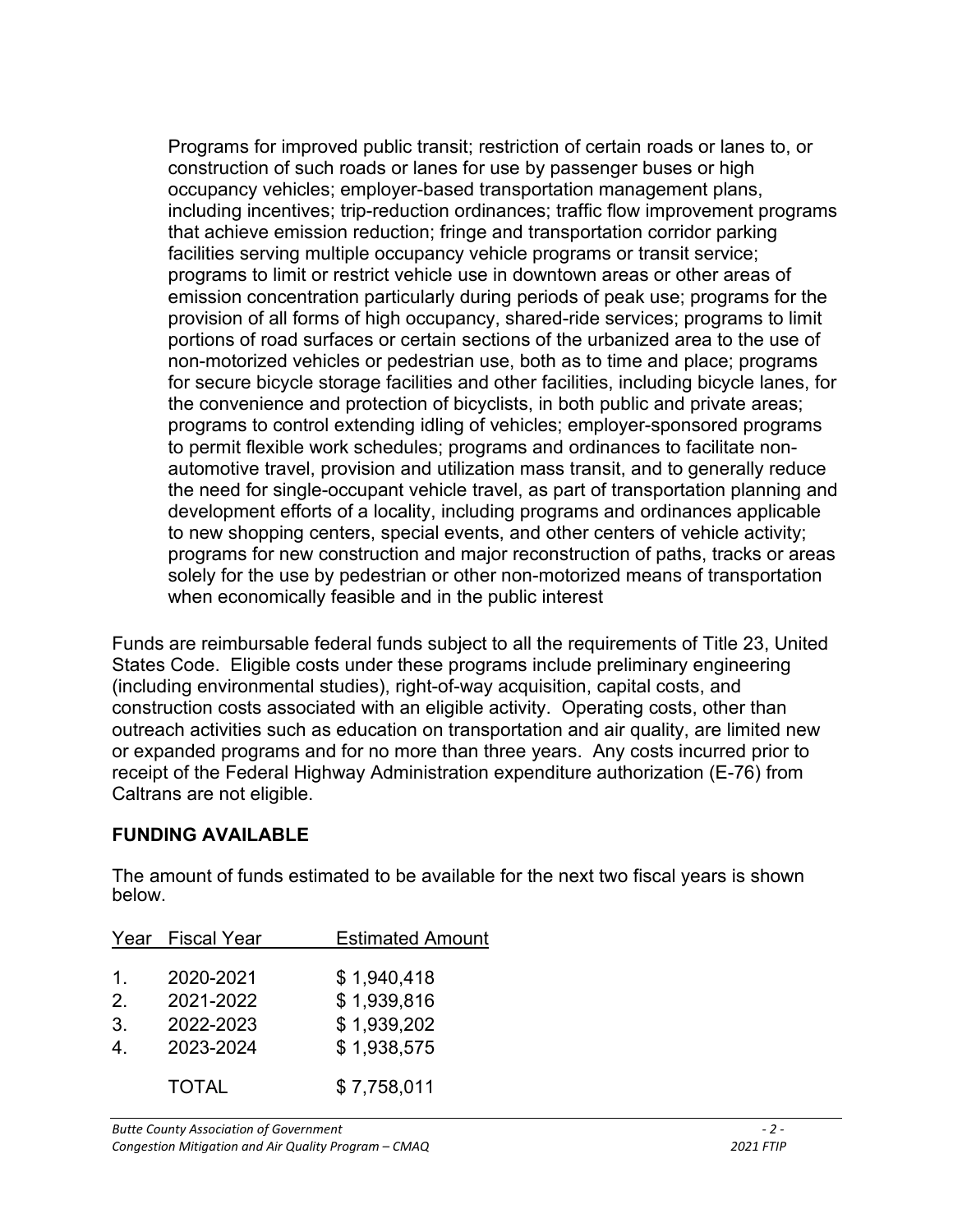Total available is estimated to be \$7.7 million dollars. Until Caltrans releases the final apportionments from FHWA, the actual amounts will likely be adjusted annually as needed.

#### PROJECT SELECTION PROCESS

BCAG staff in consultation with the Transportation Advisory Committee (TAC) will prioritize and make a recommendation to the BCAG Board on which projects should be funded. BCAG staff will make a recommendation for the TAC's consideration. Projects not selected will be placed on a standby list of projects for consideration at a later time as part of the RTP/SCS. Should projects selected be withdrawn, fail the eligibility requirements, or not meet project delivery requirements which may jeopardize funds to the region, the RTP/SCS will be referenced for other candidate projects. The BCAG Board will ultimately decide which projects are approved for programming and the funding level.

#### EQUITY

Federal guidance states that CMAQ funds may not be directly sub-allocated by area or mode. BCAG expects that the priorities established will reflect local consensus on a fair share distribution of funds to eligible activities and applicants.

#### **SCHEDULE**

Applicants may accelerate the schedule set by BCAG (Attachment A) if they so choose. Applicants should contact the appropriate agency listed in Attachment B to determine their review process and schedule.

#### PROJECT SIZE

In general, BCAG recommends a minimum project size of \$100,000 for funding construction components. Every state and federally funded project have overhead costs associated with the administration of state and federal requirements. Smaller projects may become costly and ineffective because of the time consumed meeting the many regulatory requirements associated with these funds. Applicants are advised to consider funding smaller projects from other revenues.

Project applicants are advised to fund developmental components with local funds and the construction component with federal CMAQ funds. In determining the maximum size of projects to submit, applicants should consider that BCAG desires to fairly and equitably distribute these funds throughout the non-attainment region, which is all of Butte County. Sizing projects in relation to size of the area and the benefit to the larger region should be a general guide. Applicants wanting to capture a larger than fair share of funding should develop regional support in order to compete successfully.

However, funds may be used preliminary engineering if the project would likely compete for other federal or state grant funding such as the Active Transportation Program. In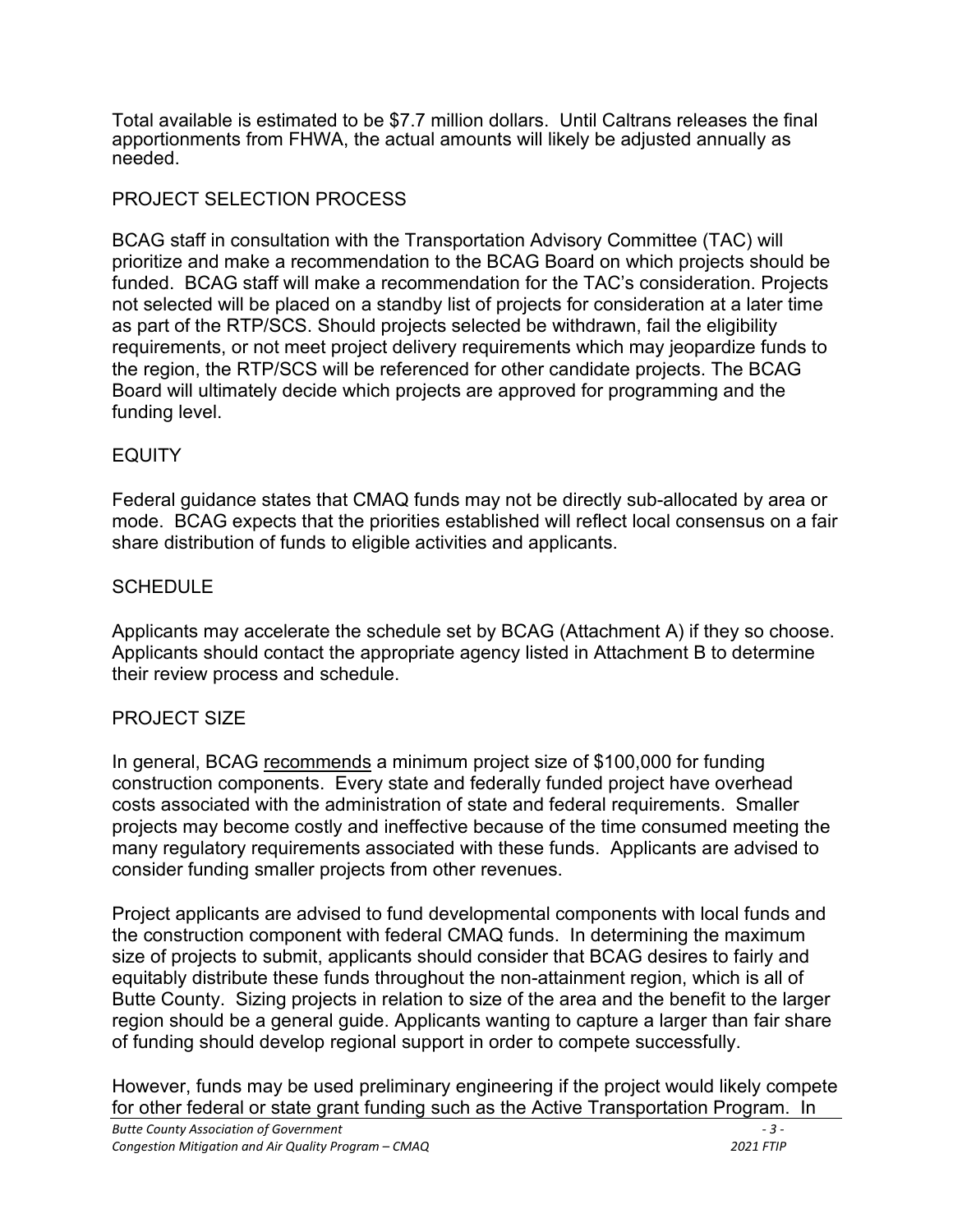this event, local agencies are required to obtain BCAG approval for this approach in programming limited CMAQ funds. In addition, the local agency must present a plan to carry out the project if ATP funds are not approved.

#### PROJECT DELIVERY & TIMELY USE OF FUNDS

BCAG encourages projects to be obligated as early in the federal fiscal year as possible. **The BCAG Board of Directors reserves the right to rescind funding should the project sponsor not be able to deliver the project as proposed in the project delivery schedule.** In such case the sponsor can petition for a one-time extension which may or may not be granted. If funds are rescinded, the funding shall be made available to other projects in the FTIP or from the RTP/SCS. Successful applicants are required to follow AB 1012 Timely Use of Funds provisions.

#### FEDERAL SHARE AND LOCAL MATCH

The federal share of the project can be up to 100%. Federal match share is determined by Caltrans. Until informed otherwise by the State, BCAG is accepting applications for 100% federally funded projects. Should a match be required, BCAG will utilize the federal toll road credit program to fulfill the match requirement.

### ELIGIBLE AGENCIES & MASTER AGREEMENT STATUS

**In order to receive funds, a successful applicant must have a "master agreement" with Caltrans, be a Federal Transit Administration (FTA) eligible grant applicant, or have an agreement with such an eligible agency to sponsor the project**. A master agreement is a legal document that certifies that Caltrans has reviewed and accepted the financial, accounting, engineering and managerial practices of the agency, and found them to be sufficient to manage and account for financial resources and project delivery under state and federal requirements. "Eligible grant applicants" are FTA Section 5307 grant recipients in urbanized areas (over 50,000 population) or FTA Section 5311 grant recipients in non-urbanized areas. FTA Section 5310 grant recipients fund special transit needs of elderly persons and persons with disabilities. Attachment D contains a listing of those agencies with master agreements or eligible grant recipient status who can be awarded or administer contracts within Butte County.

Projects may be nominated by federal, state and local public agencies, e.g. Caltrans, counties, cities, Tribal Governments, special districts etc. CMAQ funded projects must be located within Butte County. Appendix C identifies the non-attainment areas for Butte County. Appendix E identifies the Tribal Governments in Butte County.

#### INITIATING PROJECTS

Project applicants should be advised that CMAQ funded projects will need to be included in the BCAG Federal Transportation Improvement Program (FTIP) before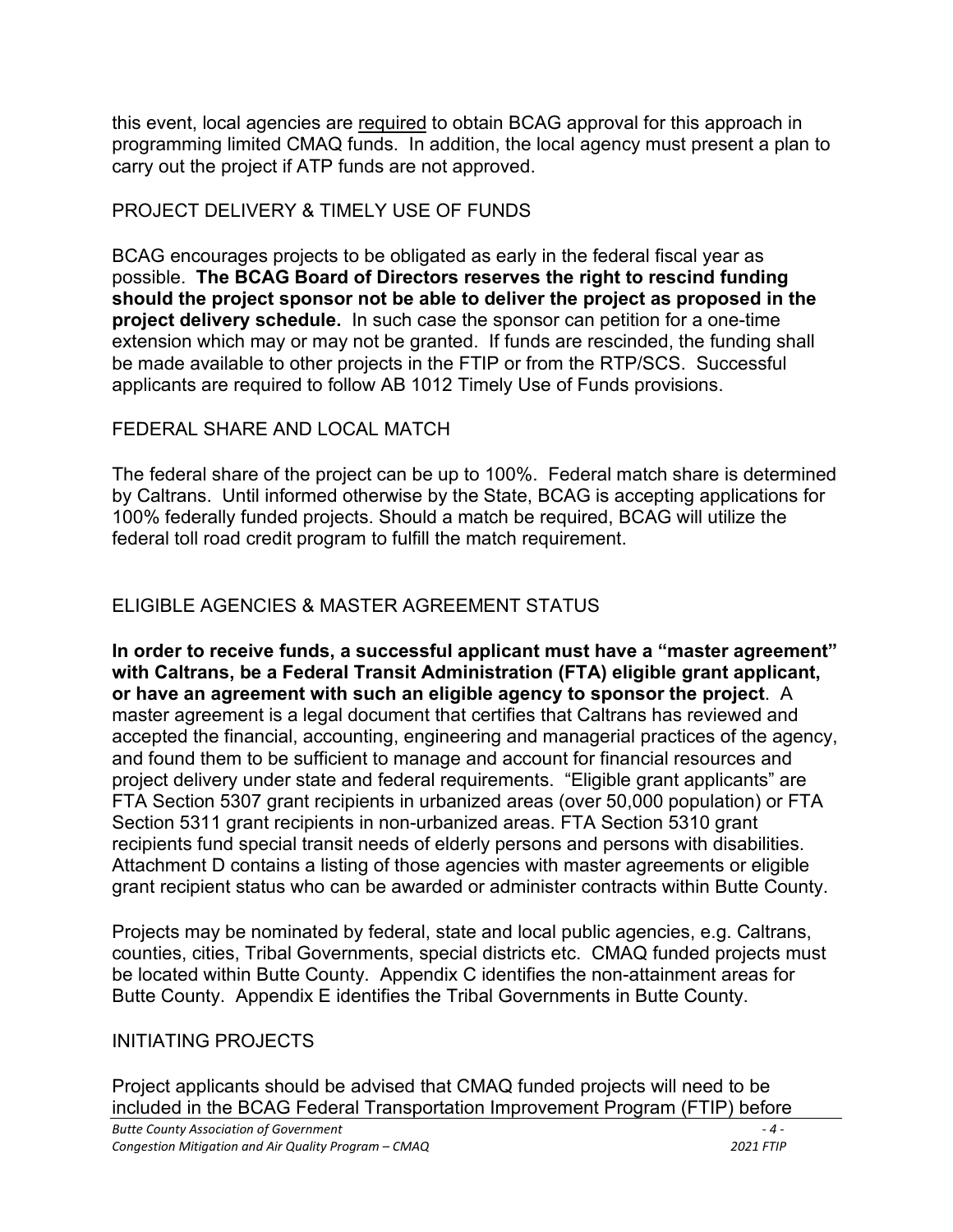funds can be obligated. Projects selected for funding that are exempt from an air quality conformity determination will be added to the FTIP as quickly as possible. Projects that require a modeling analysis for air quality conformity from BCAG should contact BCAG as early as possible to make the necessary arrangements for assistance. State and federal approval typically takes 60 days after BCAG FTIP adoption, at which time projects may obtain the federal "authorization to proceed" (E-76) / federal authority to expend funds and be reimbursed.

# FEDERAL AND STATE REQUIREMENTS APPLY

All CMAQ funded activities are subject to all Title 23 United Sates Code requirements, the Uniform Relocation Act, all federal, state and local environmental laws, and Caltrans' administrative guidelines. In addition, all CMAQ projects require federal approval before funds can be obligated. Applicants are strongly recommended to review Caltrans' Official CMAQ Website for specific guidance at: [http://www.dot.ca.gov/hq/transprog/federal/cmaq/Official\\_CMAQ\\_Web\\_Page.htm.](http://www.dot.ca.gov/hq/transprog/federal/cmaq/Official_CMAQ_Web_Page.htm)

The following information is available on-line:

- Federal Guidelines
- Cost Effective Methods
- Guideline Web Links
- Annual Report Project Information Form
- Emissions Reduction Calculation Methodology
- Street Sweeper Methodology

# **III. ROLES AND RESPONSIBILITIES**

#### BCAG

BCAG is responsible for requesting project nominations, verifying information contained in the application, and screening the applications for eligibility. BCAG staff will advise project sponsors of any projects found to be ineligible. Projects that BCAG finds eligible will be reviewed and prioritized by BCAG staff and the BCAG Transportation Advisory Committee (TAC). CMAQ project recommendations are then presented to the BCAG Board of Directors who will then determine the final ranking and determine which projects ultimately receive funding.

# **APPLICANTS**

Applicants are required to submit a complete application package as described on Page 9, "Completing the Application". **Successful applicants are required to monitor and manage their respective projects including meeting any applicable state or federal requirements such as AB 1012 provisions. Applicants should be realistic in developing the project delivery schedule, in particular, the environmental**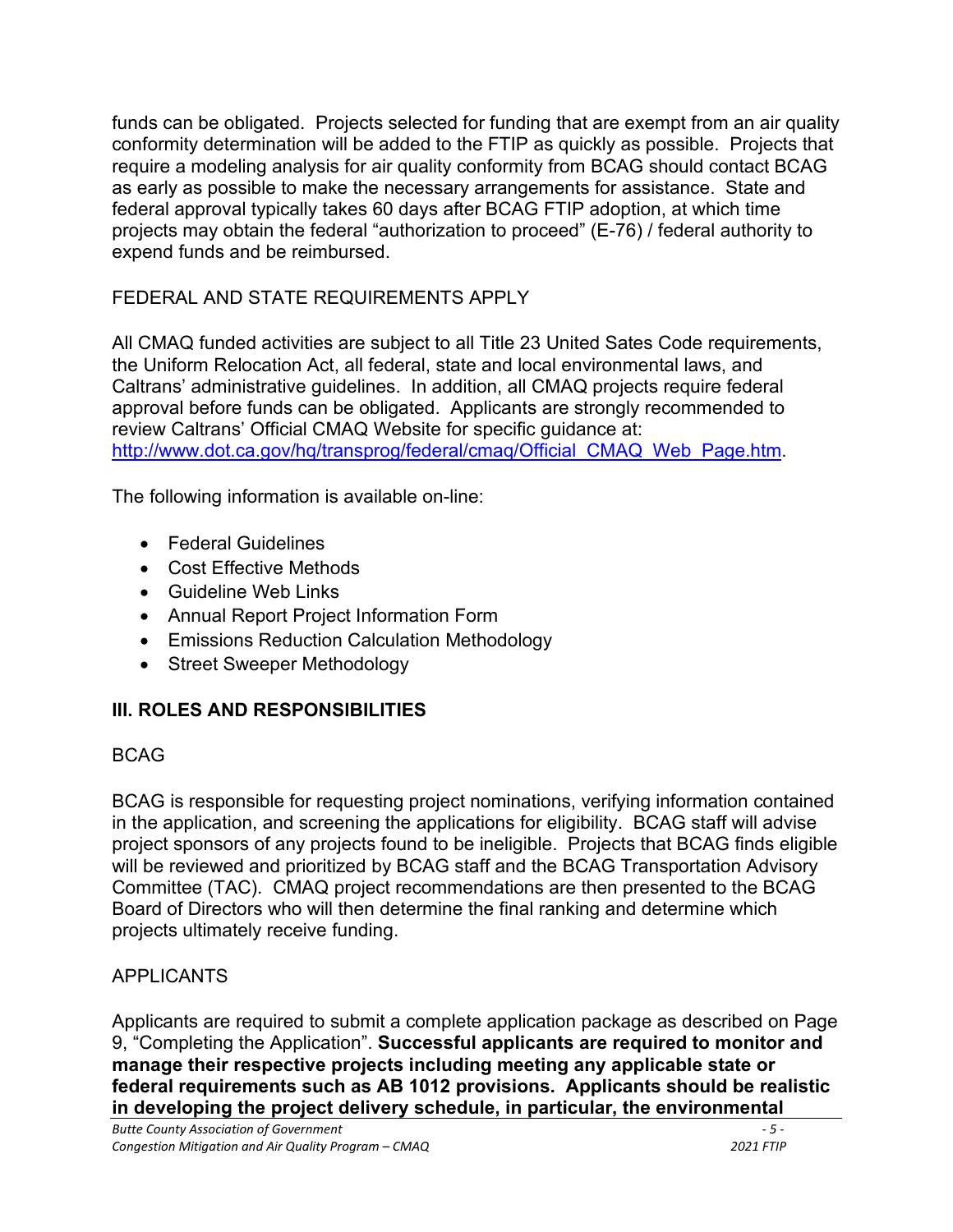#### **clearance process. Applicants are advised to consult with Caltrans for any project along the state highway.**

### AIR DISTRICT

The Butte County Air Quality Management District (BCAQMD) is in a good position to judge whether or not projects proposed for CMAQ funding will, in fact reduce transportation-related emissions and are an appropriate expenditure of CMAQ funds. It is therefore requested that the air district participates through the BCAG TAC for their input and consultation. Attachment C defines the non-attainment classification for Butte County.

#### CALTRANS

Caltrans reviews each project selected for CMAQ funding to determine the eligibility of each project and to certify the ability of the project sponsor to adequately administer the project in keeping with state and federal requirements. This often includes visits to the site, discussions with project sponsors, and review of agency accounting, engineering and management capabilities. Caltrans also acts as the financial agent for the project reviewing claims for reimbursement and making payment for approved claims. Caltrans also accounts for all CMAQ commitments and expenditures.

#### FHWA and FTA

CMAQ funds come from Title 23, a Federal Highway Administration (FHWA) program. By agreement, FHWA can transfer funds to the Federal Transit Administration (FTA) if they believe the project is more appropriately administered by FTA. These two federal agencies must ultimately agree that the projects selected are eligible for CMAQ or other Federal Highway Act funding, and are expended in keeping with federal requirements for transportation planning, clean air, equal opportunity, Americans with Disabilities Act (ADA), relocation assistance, and public involvement. FHWA and FTA cannot change project priorities or reject eligible projects once programmed by BCAG, except on the basis of eligibility.

# **IV. SCREENING CRITERIA**

Activities must meet all of the following screening requirements, where applicable. If a proposal meets all of the applicable criteria, it is eligible for prioritization; if not, it will be dropped from further consideration. Applicants are encouraged to visit the Caltrans website for additional guidance at:

[http://www.dot.ca.gov/hq/transprog/federal/cmaq/Official\\_CMAQ\\_Web\\_Page.htm.](http://www.dot.ca.gov/hq/transprog/federal/cmaq/Official_CMAQ_Web_Page.htm)

1. Project is eligible for CMAQ funding as defined by the Federal Highway Act and state and federal guidelines as appropriate.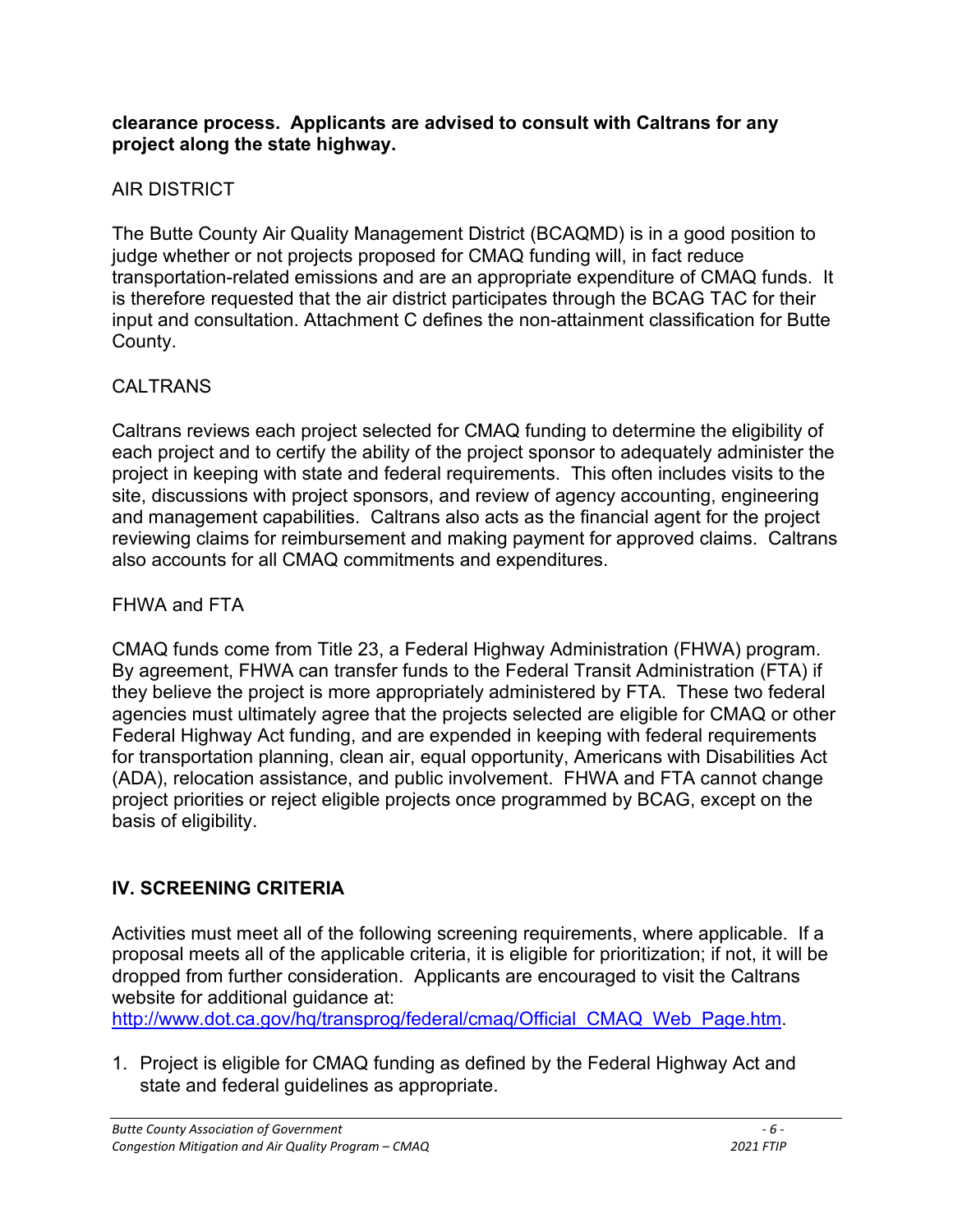- 2. Project applicant is either a public agency, i.e. city, county, special district, Tribal Government, Caltrans, transit operator, or a non-profit agency or group with the sponsorship of a public agency. Successful project applicants or their sponsors must have executed a master agreement with Caltrans or be an FTA eligible grant recipient in order to be authorized to expend funds for reimbursement under these programs. Agencies without master agreement or eligible applicant status will either need to obtain such status or the sponsorship of an agency that does.
- 3. Federally funded road projects must be on roads with a functional classification of urban collector, or major rural collectors or higher.
- 4. CMAQ projects must demonstrate a tangible benefit to air quality. Projects are required to quantify their benefit as part of the application process and annual reporting requirements.
- 5. The project must comply with the Americans with Disabilities Act (ADA) requirements, as appropriate.
- 6. Project applications must clearly define and justify the purpose, need and benefits of the projects, and show that the project will be ready to begin in the year(s) proposed. Need and benefit should be quantified wherever possible. Qualitative justification will also be considered.
- 7. The project must be specifically included in the 2020 Regional Transportation Plan (RTP/SCS). If not, the RTP/SCS is required to be amended.
- 8. The applicant or their sponsor must have financial capacity to complete, operate and maintain the project.
- 9. Funds required from other sources must be reasonably expected to be available at the time needed to carry out the project. Project costs need to be escalated accordingly.

# **V. SELECTION CRITERIA**

Projects that satisfy all applicable screening criteria will continue in the selection process. BCAG staff will prioritize the projects using the following guide to establish "points". The TAC will then take a position to either support staff's recommendation or establish their own recommendation for the BCAG Board to consider. The BCAG Board will then have the final decision on how projects are ranked, and which projects are funded. Up to 100 points can be given to a project.

1. Project Need. Emphasis will be given to projects that satisfy an identified problem, or need, e.g. current congestion, rehabilitation and maintenance, safety, ADA implementation projects, and access management. Projects may receive up to twenty (20) points.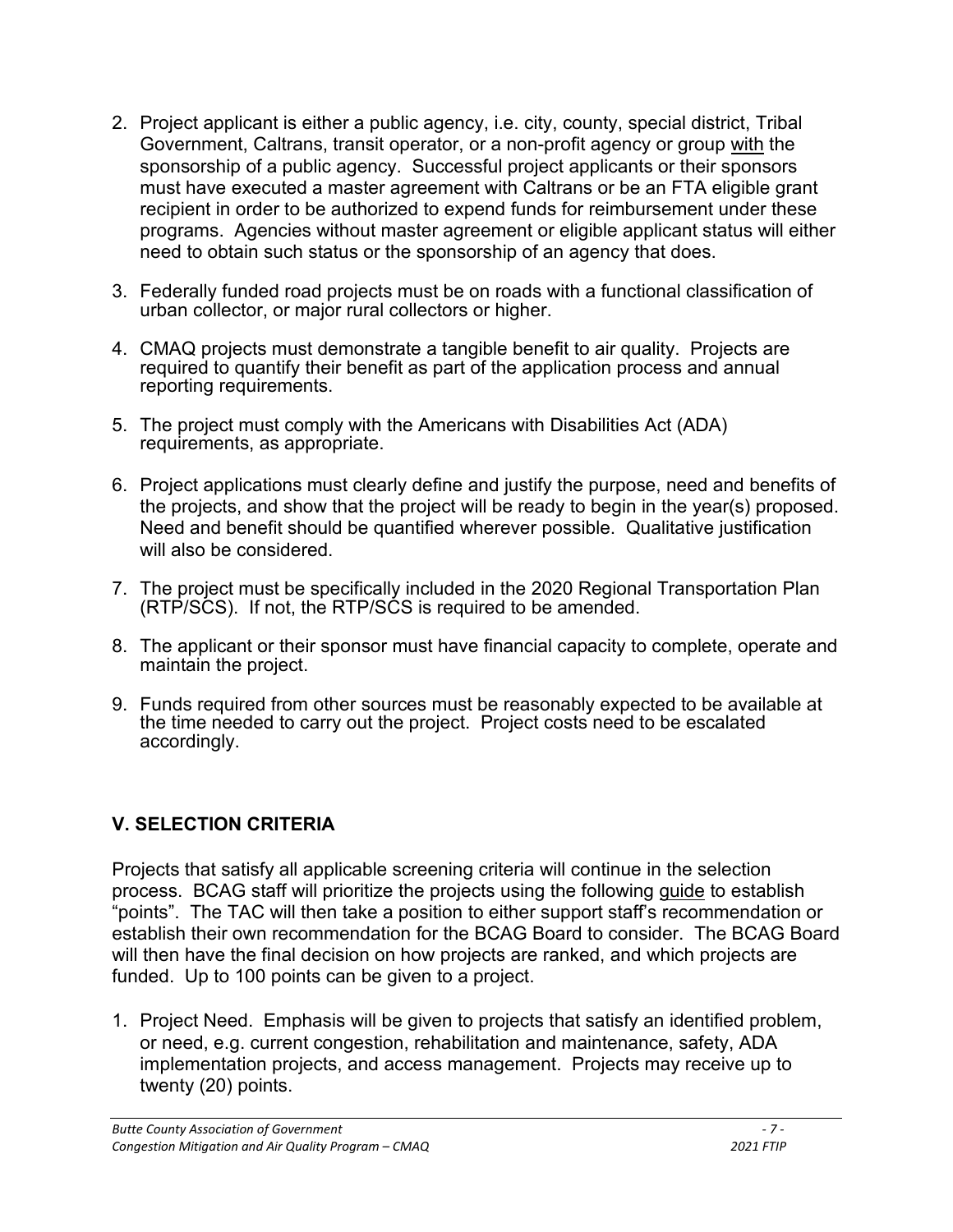- 2. Air Quality Benefit. Eligible projects/activities must demonstrate an emissions benefit using the attached methodology (Attachment F) or one provided by the project sponsor. Priority will be given to CMAQ-funded projects that have a documented emission reduction including greenhouse gas. Applicants are encouraged to quantify as appropriate performance measures included in the RTP/SCS such as passenger hours of delay per year, average peak period travel time savings, or other benefits. Projects may receive up to twenty (20) points.
- 3. Cost Effectiveness. Projects should make effective use of limited state and federal funds. Cost effectiveness will be assessed on the basis of cost/benefit ratio, overall costs, or project ability to improve coordination or other available resources. Projects may receive up to twenty (20) points.
- 4. Readiness. Project readiness will be considered. Factors include status of environmental review, reasonableness of project phasing, commitment of or progress towards local funding commitment, and ability of project sponsor to carry out the activity in a timely manner (ability to deliver). The performance of the applicants in successfully implementing past projects in a timely manner will be considered. Projects may receive up to twenty (20) points.
- 5. Equity. Federal guidance states that CMAQ funds may not be directly sub-allocated by area or mode. BCAG's intent is to select projects that provide all eligible sponsors a "fair share" of funding. Projects may receive up to twenty (20) points.

# **VI. COMPLETING THE APPLICATION**

#### **Deadline: November 5, 2020**

A separate application must be prepared for each project. Incomplete applications may be eliminated from consideration. Applicants should consult the guidance provided in this document when preparing the application. Applicants must send one complete application packet to BCAG electronically to  $igarcia@bcag.org$ . A complete PDF file including electronic XL and Word files. Hard copies will not be accepted.

Questions can be directed to:

Butte County Association of Governments Attention: Iván García, Programming Manager [\(igarcia@bcag.org\)](mailto:igarcia@bcag.org) 326 Huss Drive, Suite 150 Chico CA 95928 (530) 809-4603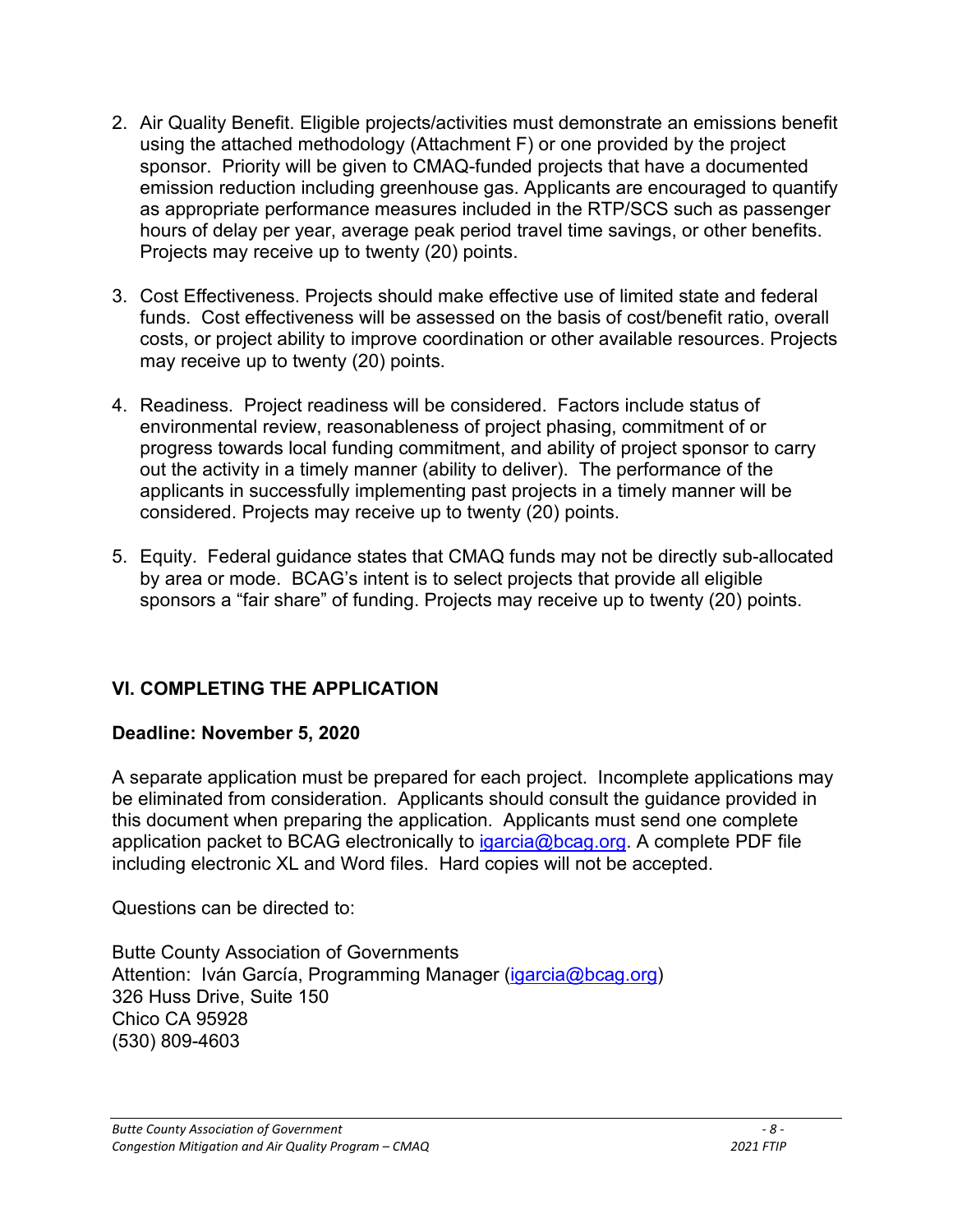The application form is included with this document. A completed application packet includes all of the following:

- 1. Application form (Project Programming Request Sheets XL file). An electronic copy will be made available to the TAC and posted on BCAG's website. A hard copy is included as Appendix F.
- 2. Signed project submittal assurances form (Appendix G).
- 3. Emissions and Cost Benefit Analysis in the Project Programming Request Tab (See Caltrans Official CMAQ website for guidance:
- 4. Any other attachments as appropriate for the project.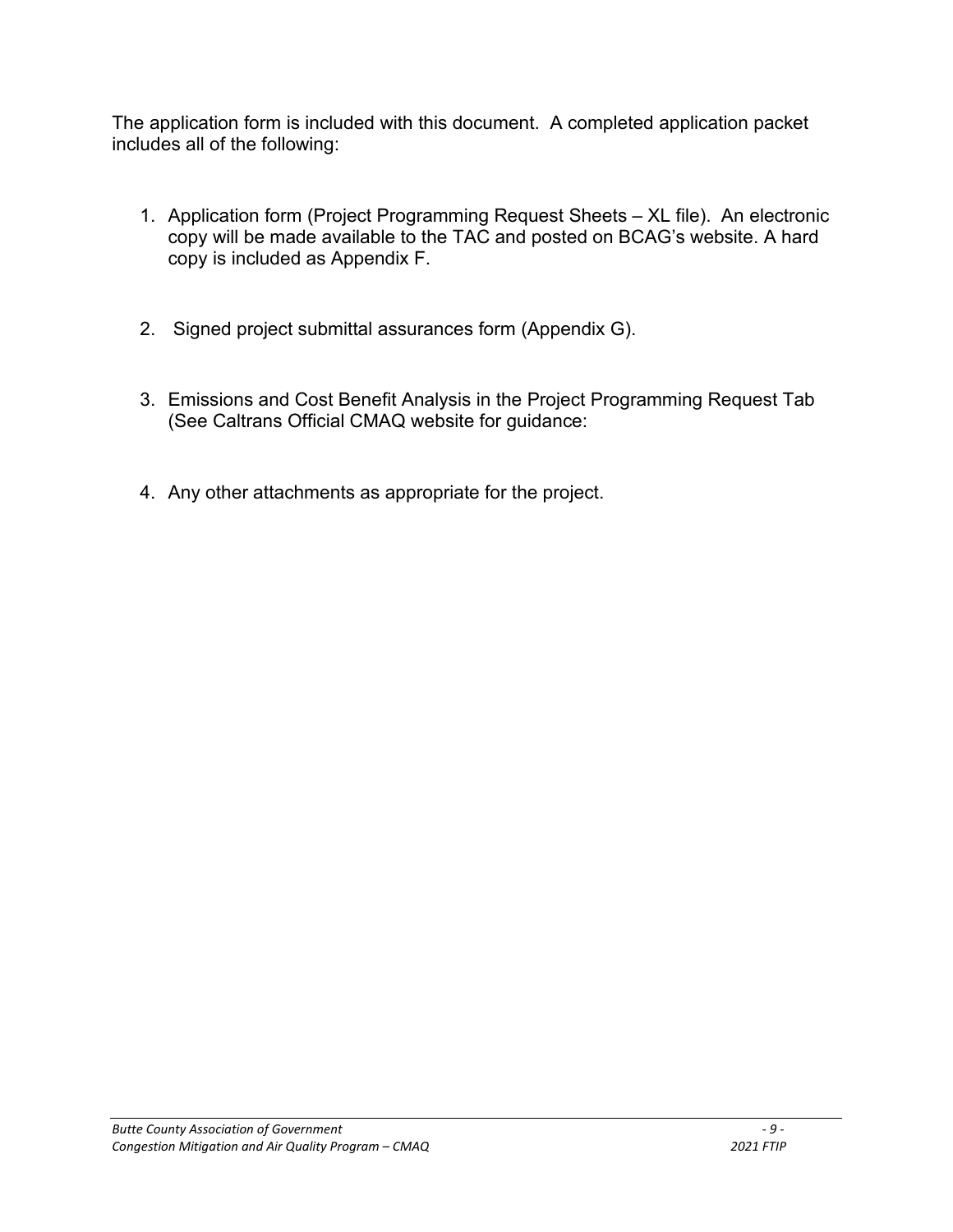# **ATTACHMENT A**

# TIMELINE FOR CMAQ PROJECT PROGRAMMING PROCESS

2016

| <b>Date</b> | <b>Activity or Action</b>                            |
|-------------|------------------------------------------------------|
|             |                                                      |
| 10/01/2020  | <b>BCAG TAC - Call for new CMAQ Projects</b>         |
|             |                                                      |
| 11/05/2020  | <b>BCAG TAC - Applications Due</b>                   |
|             |                                                      |
| 12/10/2020  | <b>Draft Recommendations to BCAG Board</b>           |
|             |                                                      |
| 01/14/2021  | Draft recommendations presented to BCAG TAC with     |
|             | Draft 2021 FTIP                                      |
|             |                                                      |
| 01/28/2021  | Draft recommendations presented to BCAG Board with   |
|             | Draft 2021 FTIP                                      |
|             |                                                      |
| 02/25/2021  | Final recommendations presented to BCAG Board        |
|             |                                                      |
| 02/25/2021  | BCAG Board approves projects as included in the 2021 |
|             | <b>FTIP</b>                                          |
|             |                                                      |
| 02/26/2021  | FTIP Submitted for State and Federal Approval        |
|             |                                                      |
| 04/16/2021  | Estimated date for Federal Approval of 2021 FTIP     |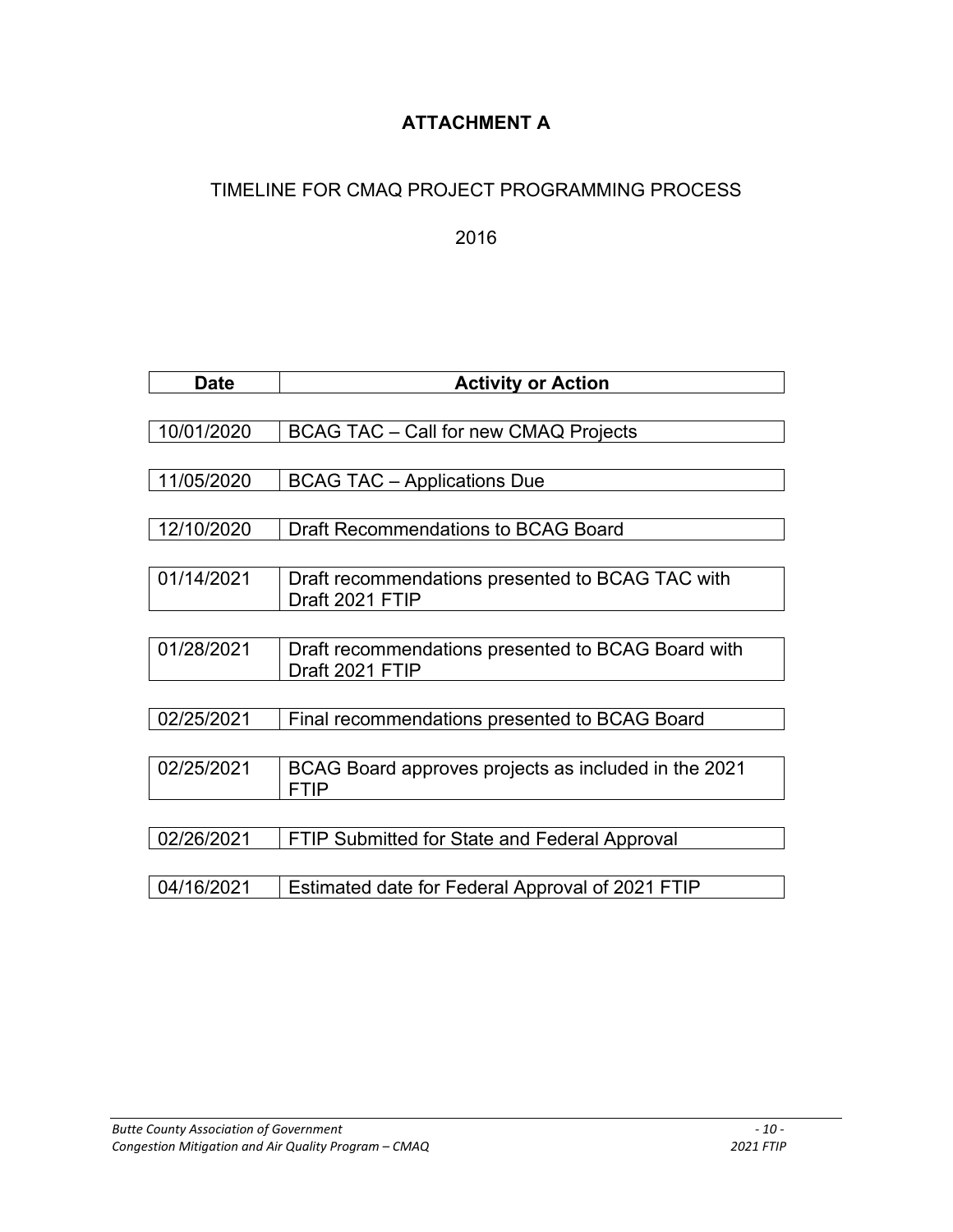#### ATTACHMENT B

#### AGENCY LISTING

BUTTE COUNTY AIR QUALITY BUTTE COUNTY MANAGEMENT DISTRICT **State State State State State State** Josh Pack Jason Mandly Director of Public Works Air Quality Planner **7 County Center Drive** 629 Entler Ave # 15 OROVILLE CA 95965 Chico, CA 95928 530-538-7681 530-332-9400 [jpack@buttecounty.net](mailto:jpack@buttecounty.net) [jmandly@bcaqmd.org](mailto:jmandly@bcaqmd.org)

CITY OF BIGGS TOWN OF PARADISE Trin Campos **Marc Mattox** Marc Mattox City Engineer **Town Engineer** 1082 Sunrise Ave, Suite 100 5555 Skyway Roseville, CA 95661 Paradise, CA 95969-4931 (916) 783-4100 (530) 872-6291

CITY OF CHICO **RTPA/MPO** Director of Public Works **OF GOVERNMENTS (BCAG)** P.O. Box 3420 Jon Clark Chico, CA 95927 Executive Director 530- 879-6901 326 Huss Drive, Suite 150 Brendan.ottoboni@Chicoca.gov Chico, CA 95928

CITY OF GRIDLEY Trin Campos City Engineer 1082 Sunrise Ave, Suite 100 Roseville, CA 95661 (916) 783-4100 [tcampos@ben-en.com](mailto:tcampos@ben-en.com)

CITY OF OROVILLE Mike Massaro City Engineer 1082 Sunrise Ave, Suite 100 Roseville, CA 95661 (916) 783-4100 [mmassaro@ben-en.com](mailto:mmassaro@ben-en.com)

tcampos@ben-en.com methox@townofparadise.com

Brendan Ottoboni BUTTE COUNTY ASSOCIATION [jonclark@bcag.org](mailto:jonclark@bcag.org)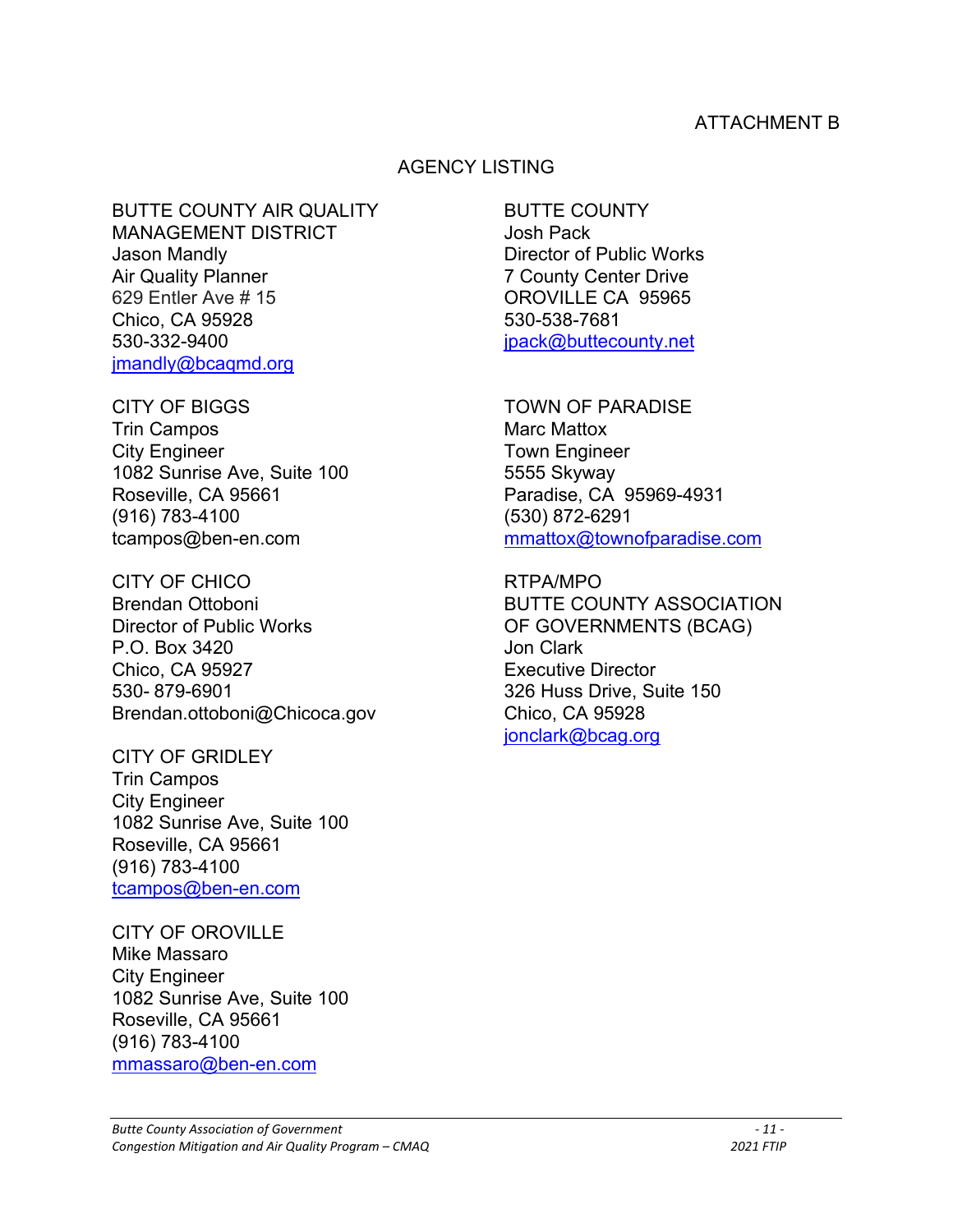# ATTACHMENT C

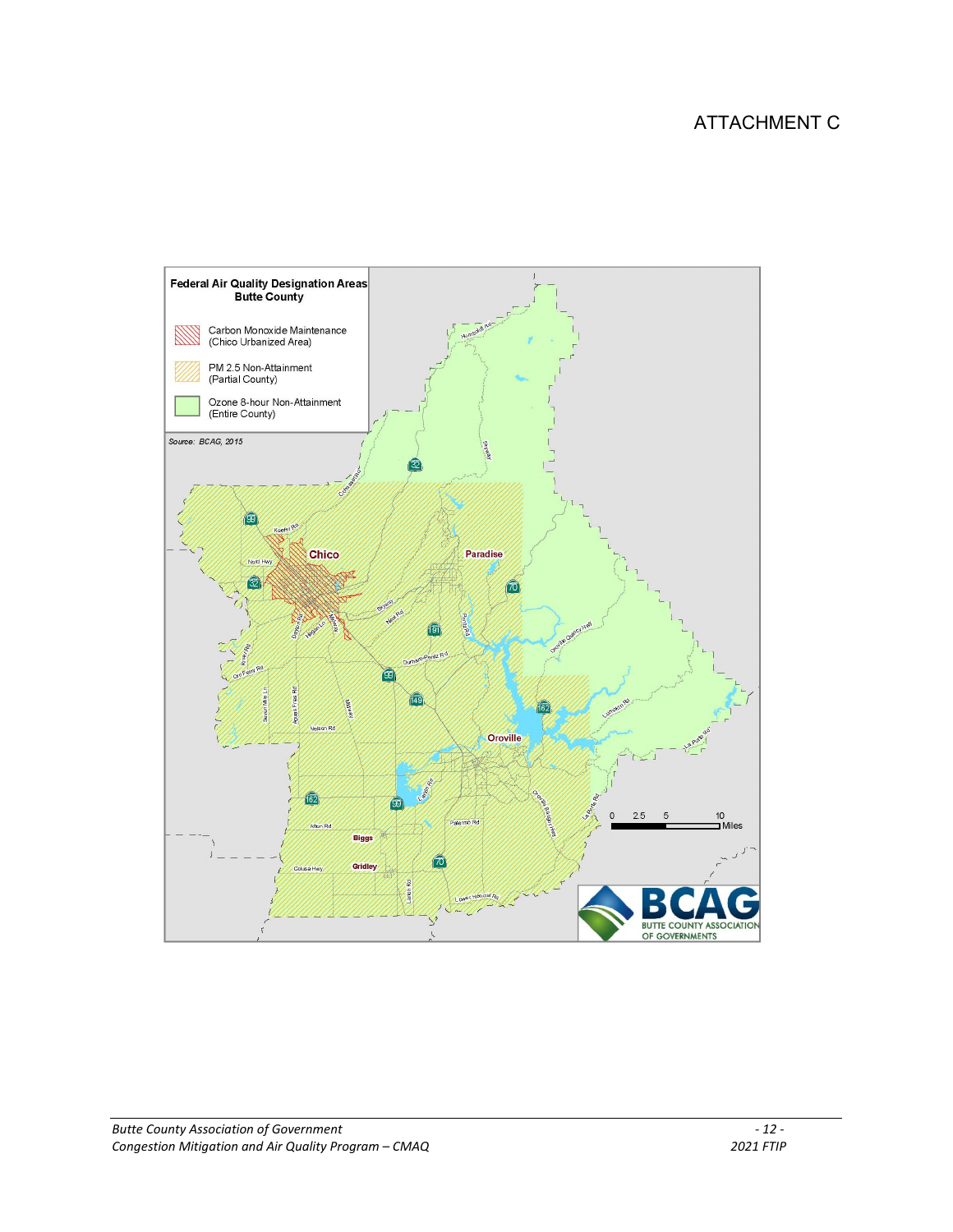#### MASTER AGREEMENT AND ELIGIBLE FTA GRANT APPLICANTS WITH THE AUTHORITY TO AWARD AND ADMIISTER FEDERAL AID CONTRACTS

BUTTE COUNTY AIR QUALITY BUTTE COUNTY MANAGEMENT DISTRICT<br>Jason Mandly Jason Mandly Director of Public Works Air Quality Planner<br>
629 Entler Ave # 15 **The Strutter COUNTY CENTER DR**<br>
629 Entler Ave # 15 Chico, CA 95928<br>530-332-9400 [jmandly@bcaqmd.org](mailto:jmandly@bcaqmd.org)

CITY OF BIGGS TOWN OF PARADISE Trin Campos **Marc Mattox** City Engineer Town Engineer 1082 Sunrise Ave, Suite 100 5555 Skyway Roseville, CA 95661 Paradise, CA 95969-4931 (916) 783-4100 (530) 872-6291

CITY OF CHICO RTPA/MPO Director of Public Works **OF GOVERNMENTS (BCAG)** P.O. Box 3420 Jon Clark Chico, CA 95927 **Executive Director** 530- 879-6901 326 Huss Drive, Suite 150 Brendan.ottoboni@Chicoca.gov Chico, CA 95928

City Engineer **THE HANDICAPPED, INC** 1082 Sunrise Ave, Suite 100 Cameron Wise Roseville, CA 95661<br>(916) 783-4100 [tcampos@ben-en.com](mailto:tcampos@ben-en.com) (530) 343-5713

CITY OF OROVILLE Mike Massaro City Engineer 1082 Sunrise Ave, Suite 100 Roseville, CA 95661 (916) 783-4100 [mmassaro@ben-en.com](mailto:mmassaro@ben-en.com)

OROVILLE CA 95965<br>530-538-7681 [jpack@buttecounty.net](mailto:jpack@buttecounty.net)

tcampos@ben-en.com [mmattox@townofparadise.com](mailto:mmattox@townofparadise.com)

Brendan Ottoboni BUTTE COUNTY ASSOCIATION ionclark@bcag.org

CITY OF GRIDLEY NON-PROFIT AGENCIES: Trin Campos WORK TRAINING CENTER FOR Chico CA 95928 [cameron@ewtc.org](mailto:cameron@ewtc.org)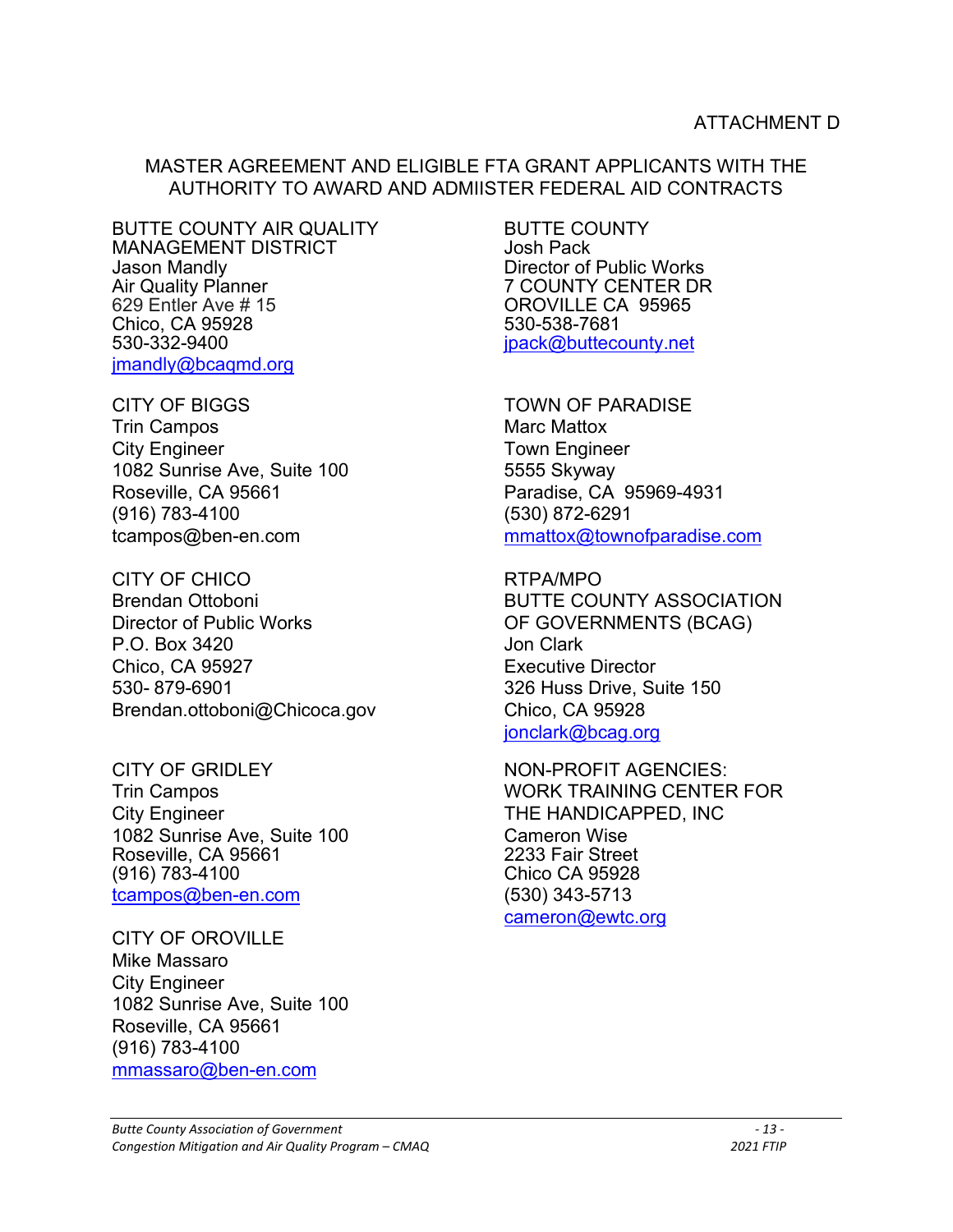### ATTACHMENT E

#### TRIBAL GOVERNMENTS IN BUTTE COUNTY

Berry Creek Rancheria The Honorable Jim Edwards, Chairperson P.O.Box 709 Oroville, CA 95966

Enterprise Rancheria The Honorable Glenda Nelson, Chairperson 2133 Monte Vista Ave. Oroville, CA 95965

Mechoopda Indian Tribe of the Chico Rancheria The Honorable Dennis Ramirez, Chairperson 125 Mission Ranch Blvd. Chico, CA 95926

Mooretown Rancheria The Honorable Gary Archuleta, Chairperson #1 Alverda Drive Oroville, CA 95966

KonKow Valley Band of Maidu Indians The Honorable Patsy Seek, Chairperson 1185 18th Street Oroville, CA 95965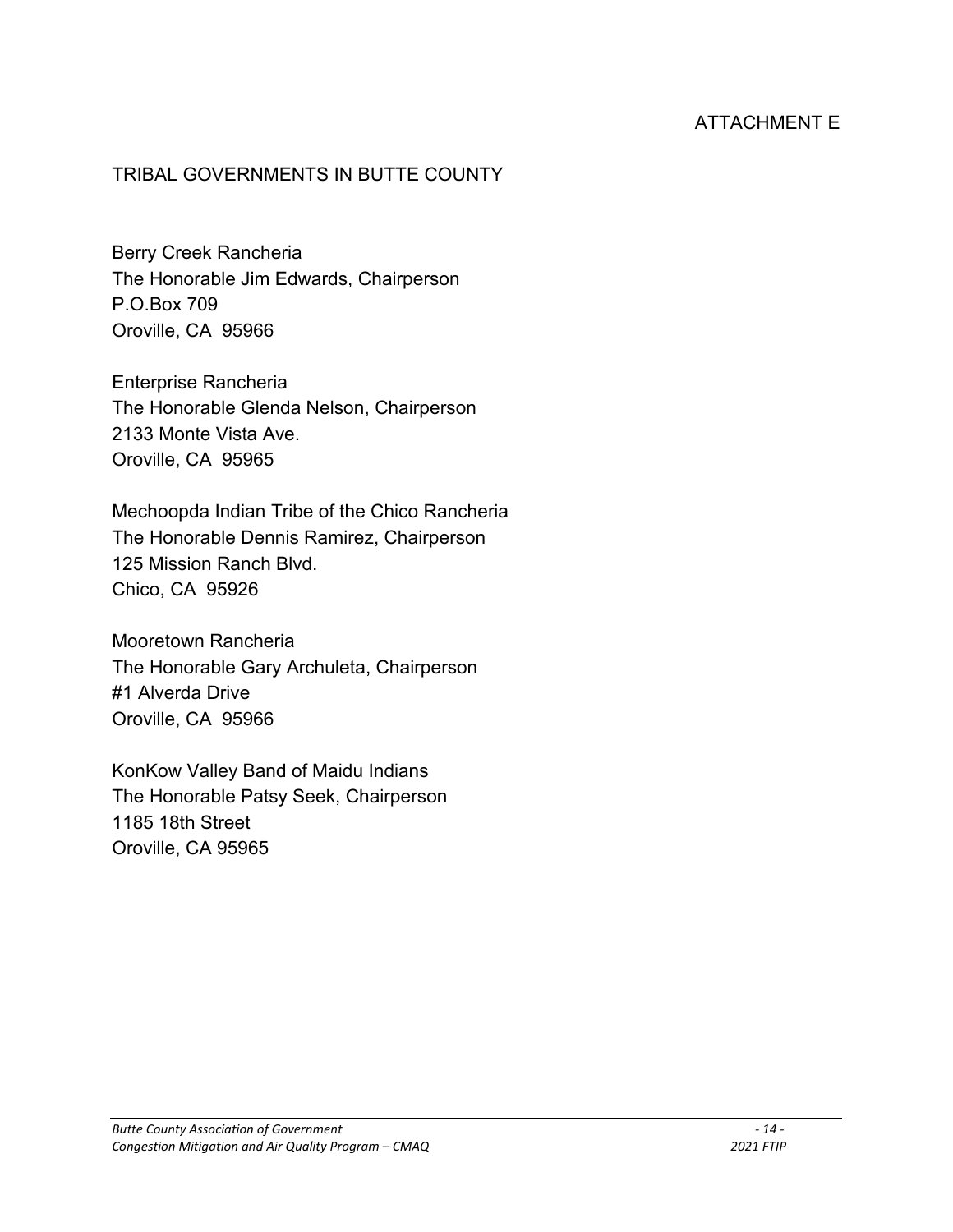#### EXAMPLES OF PROJECTS THAT ARE CONSISTENT WITH THE GOALS, OBJECTIVES, AND POLICIES OF THE REGIONAL TRANSPORTATION PLAN & PERFORMANCE MEASURES

(In no priority order)

- Projects which strive to achieve and maintain air quality standards
- Projects that provide convenient access to a transportation network that serves the regional for all modes of travel
- Projects that provide for and maintain a safe, efficient, and convenient roadway system that meets the travel needs of people and goods through and within the region
- Projects that provide a safe, convenient, and efficient non-motorized transportation system which is part of a balanced overall transportation system
- Bicycle and pedestrian projects
- Proposals to improve transportation safety
- Projects that increase the safety and security of the transportation system for motorized and non-motorized users
- Projects that enhance the environment, promote energy conservation, and improve the quality of life
- Projects that meet the needs of persons whose mobility is limited by inaccessible transportation systems
- Transportation maintenance and preservation projects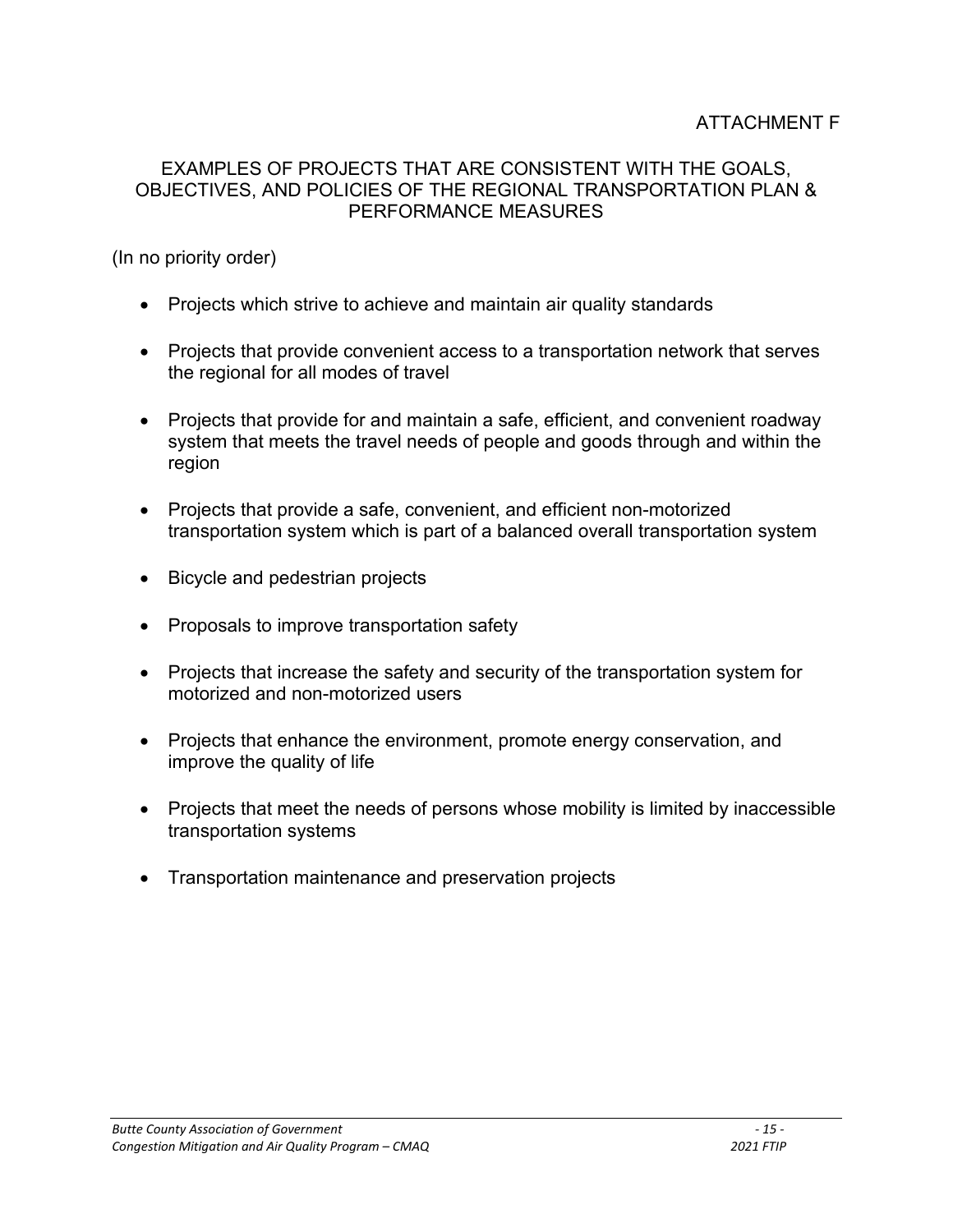|                                                                                                 |            |                    |                                                                                         | <b>ATTACHMENT G</b> |                                                              |                                                                                          |  |
|-------------------------------------------------------------------------------------------------|------------|--------------------|-----------------------------------------------------------------------------------------|---------------------|--------------------------------------------------------------|------------------------------------------------------------------------------------------|--|
| The following tabs are required to be completed for funding consideration                       |            |                    |                                                                                         |                     |                                                              |                                                                                          |  |
|                                                                                                 |            |                    |                                                                                         |                     |                                                              |                                                                                          |  |
| <b>PROJECT NAME:</b>                                                                            |            |                    |                                                                                         |                     |                                                              |                                                                                          |  |
| PROJECT LOCATION: Please identify the Latitude and Longitude coordinates for BCAG Mapping here: |            |                    |                                                                                         |                     |                                                              |                                                                                          |  |
|                                                                                                 | Latitude:  |                    |                                                                                         |                     |                                                              |                                                                                          |  |
|                                                                                                 | Longitude: |                    |                                                                                         |                     |                                                              |                                                                                          |  |
|                                                                                                 |            |                    |                                                                                         |                     |                                                              |                                                                                          |  |
| <b>PROJECT INFO TAB:</b>                                                                        |            |                    | Project Info tab is necessary to clearly define the scope and benefits of the projects. |                     |                                                              |                                                                                          |  |
|                                                                                                 |            |                    | CMAQ project nominations are required to include in this spreadsheet or as a separate   |                     |                                                              |                                                                                          |  |
|                                                                                                 |            |                    | attachments a complete emissions reduction analysis/calculations.                       |                     |                                                              |                                                                                          |  |
|                                                                                                 |            |                    |                                                                                         |                     |                                                              | Regarding Performance Measures: Once the project is defined the applicant should consult |  |
|                                                                                                 |            |                    | BCAG for the appropriate performance metric to define.                                  |                     |                                                              |                                                                                          |  |
|                                                                                                 |            |                    |                                                                                         |                     |                                                              |                                                                                          |  |
| <b>FUNDING INFO TAB:</b>                                                                        |            |                    | The FTIP requires all projects to demonstrate financial reasonableness through          |                     |                                                              |                                                                                          |  |
|                                                                                                 |            | project completion |                                                                                         |                     |                                                              |                                                                                          |  |
|                                                                                                 |            |                    |                                                                                         |                     |                                                              |                                                                                          |  |
|                                                                                                 |            |                    |                                                                                         |                     |                                                              |                                                                                          |  |
| <b>INVOLVEMENT &amp; SIGNATURE TAB:</b>                                                         |            |                    |                                                                                         |                     | The purpose of this tabe is to document the proposed project |                                                                                          |  |
|                                                                                                 |            |                    | has been vetted and is derived from some type of planning document which included       |                     |                                                              |                                                                                          |  |
|                                                                                                 |            |                    | public participation & defines key stakeholders.                                        |                     |                                                              |                                                                                          |  |
| <b>EMISSIONS CALCULATIONS TAB:</b>                                                              |            |                    |                                                                                         |                     | For CMAQ Projects only, the project applicant may include    |                                                                                          |  |
|                                                                                                 |            |                    | the emissions analysis here or attach a separate electronic file.                       |                     |                                                              |                                                                                          |  |
|                                                                                                 |            |                    |                                                                                         |                     |                                                              |                                                                                          |  |
|                                                                                                 |            |                    |                                                                                         |                     |                                                              |                                                                                          |  |
|                                                                                                 |            |                    |                                                                                         |                     |                                                              |                                                                                          |  |
|                                                                                                 |            |                    |                                                                                         |                     |                                                              |                                                                                          |  |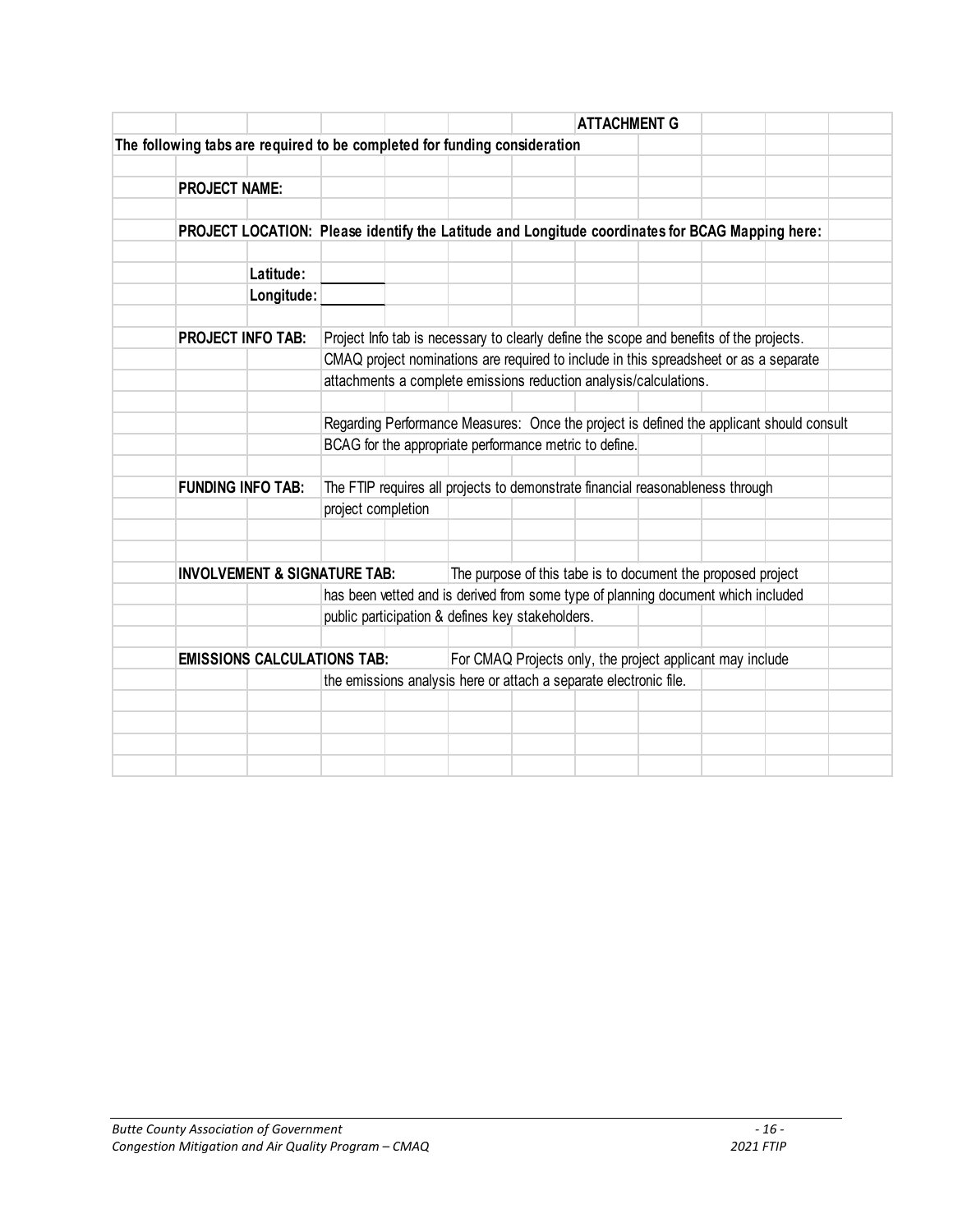| 2021 CMAQ or HIP PPR Project Programming Request            |                                                                          |                            |                                                                           |  |                      |                       |                                                                                                 |
|-------------------------------------------------------------|--------------------------------------------------------------------------|----------------------------|---------------------------------------------------------------------------|--|----------------------|-----------------------|-------------------------------------------------------------------------------------------------|
| (Project Information - All tabs are required)<br>TAB 1 of 4 |                                                                          |                            |                                                                           |  |                      |                       |                                                                                                 |
| <b>Applications Due - November 5, 2020</b>                  |                                                                          |                            |                                                                           |  |                      |                       |                                                                                                 |
| <b>Federal Program</b>                                      | <b>CMAQ or HIP (Select Program)</b><br>Date:                             |                            |                                                                           |  |                      |                       |                                                                                                 |
| <b>Caltrans District</b>                                    | <b>MPO ID</b><br><b>PPNO</b><br>EA                                       |                            |                                                                           |  |                      |                       | <b>Local Agency ID</b>                                                                          |
| 3                                                           |                                                                          |                            |                                                                           |  |                      |                       |                                                                                                 |
| <b>Route/Corridor</b>                                       |                                                                          |                            | <b>Project Sponsor/Lead Agency</b>                                        |  | <b>MPO</b>           |                       | <b>Project Type</b>                                                                             |
|                                                             |                                                                          |                            |                                                                           |  | <b>BCAG</b>          |                       |                                                                                                 |
| <b>Project Title</b>                                        |                                                                          |                            |                                                                           |  |                      |                       |                                                                                                 |
|                                                             |                                                                          |                            |                                                                           |  |                      |                       |                                                                                                 |
| PM Bk PM Ahd                                                |                                                                          | <b>Project Mgr/Contact</b> | <b>Phone</b>                                                              |  |                      | <b>E-mail Address</b> |                                                                                                 |
|                                                             |                                                                          |                            |                                                                           |  |                      |                       |                                                                                                 |
| Location, Project Limits, Description, Scope of Work        |                                                                          |                            |                                                                           |  |                      |                       |                                                                                                 |
|                                                             |                                                                          |                            |                                                                           |  |                      |                       |                                                                                                 |
|                                                             |                                                                          |                            |                                                                           |  |                      |                       |                                                                                                 |
|                                                             |                                                                          |                            |                                                                           |  |                      |                       |                                                                                                 |
|                                                             |                                                                          |                            |                                                                           |  |                      |                       |                                                                                                 |
|                                                             |                                                                          |                            |                                                                           |  | <b>Emissions</b>     |                       |                                                                                                 |
| Component                                                   |                                                                          | <b>Implementing Agency</b> | <b>RFA Target Date</b>                                                    |  | (CMAQ                |                       | Reduction in kg/day                                                                             |
| <b>PE</b>                                                   |                                                                          |                            |                                                                           |  | <b>ROG</b>           |                       |                                                                                                 |
| R/W                                                         |                                                                          |                            |                                                                           |  | <b>Nox</b>           |                       |                                                                                                 |
| <b>CONST</b>                                                |                                                                          |                            |                                                                           |  | co                   |                       |                                                                                                 |
| Program/Other                                               |                                                                          |                            |                                                                           |  | <b>PM2.5</b>         |                       |                                                                                                 |
| <b>Purpose and Need</b>                                     |                                                                          |                            |                                                                           |  | <b>C/B Ratio</b>     |                       |                                                                                                 |
|                                                             |                                                                          |                            |                                                                           |  |                      |                       |                                                                                                 |
|                                                             |                                                                          |                            |                                                                           |  |                      |                       |                                                                                                 |
|                                                             |                                                                          |                            |                                                                           |  |                      |                       |                                                                                                 |
|                                                             |                                                                          |                            |                                                                           |  |                      |                       |                                                                                                 |
|                                                             |                                                                          |                            |                                                                           |  |                      |                       |                                                                                                 |
|                                                             |                                                                          |                            |                                                                           |  |                      |                       |                                                                                                 |
|                                                             |                                                                          |                            |                                                                           |  |                      |                       |                                                                                                 |
|                                                             |                                                                          |                            |                                                                           |  |                      |                       | Project Benefits - Include Performance Measure(s). Please consult with BCAG for appropriate mea |
|                                                             |                                                                          |                            |                                                                           |  |                      |                       |                                                                                                 |
|                                                             |                                                                          |                            |                                                                           |  |                      |                       |                                                                                                 |
|                                                             |                                                                          |                            |                                                                           |  |                      |                       |                                                                                                 |
|                                                             |                                                                          |                            |                                                                           |  |                      |                       |                                                                                                 |
| <b>Project Milestone</b>                                    |                                                                          |                            |                                                                           |  |                      |                       | <b>Date</b>                                                                                     |
| <b>Project Study Report Approved</b>                        |                                                                          |                            |                                                                           |  |                      |                       |                                                                                                 |
| Begin Environmental (PA&ED) Phase                           |                                                                          |                            |                                                                           |  |                      |                       |                                                                                                 |
| Circulate Draft Environmental Document                      |                                                                          |                            |                                                                           |  | <b>Document Type</b> |                       |                                                                                                 |
| Draft Project Report                                        |                                                                          |                            |                                                                           |  |                      |                       |                                                                                                 |
| End Environmental Phase (PA&ED Milestone) - COMPLETED       |                                                                          |                            |                                                                           |  |                      |                       |                                                                                                 |
| Begin Design (PS&E) Phase                                   |                                                                          |                            |                                                                           |  |                      |                       |                                                                                                 |
|                                                             | End Design Phase (Ready to List for Advertisement Milestone) - COMPLETED |                            |                                                                           |  |                      |                       |                                                                                                 |
| Begin Right of Way Phase                                    |                                                                          |                            |                                                                           |  |                      |                       |                                                                                                 |
|                                                             |                                                                          |                            | End Right of Way Phase (Right of Way Certification Milestone) - COMPLETED |  |                      |                       |                                                                                                 |
|                                                             | Begin Construction Phase (Contract Award Milestone)                      |                            |                                                                           |  |                      |                       |                                                                                                 |
|                                                             |                                                                          |                            | End Construction Phase (Construction Contract Acceptance Milestone)       |  |                      |                       |                                                                                                 |
| <b>Begin Closeout Phase</b>                                 |                                                                          |                            |                                                                           |  |                      |                       |                                                                                                 |
| End Closeout Phase (Closeout Report)                        |                                                                          |                            |                                                                           |  |                      |                       |                                                                                                 |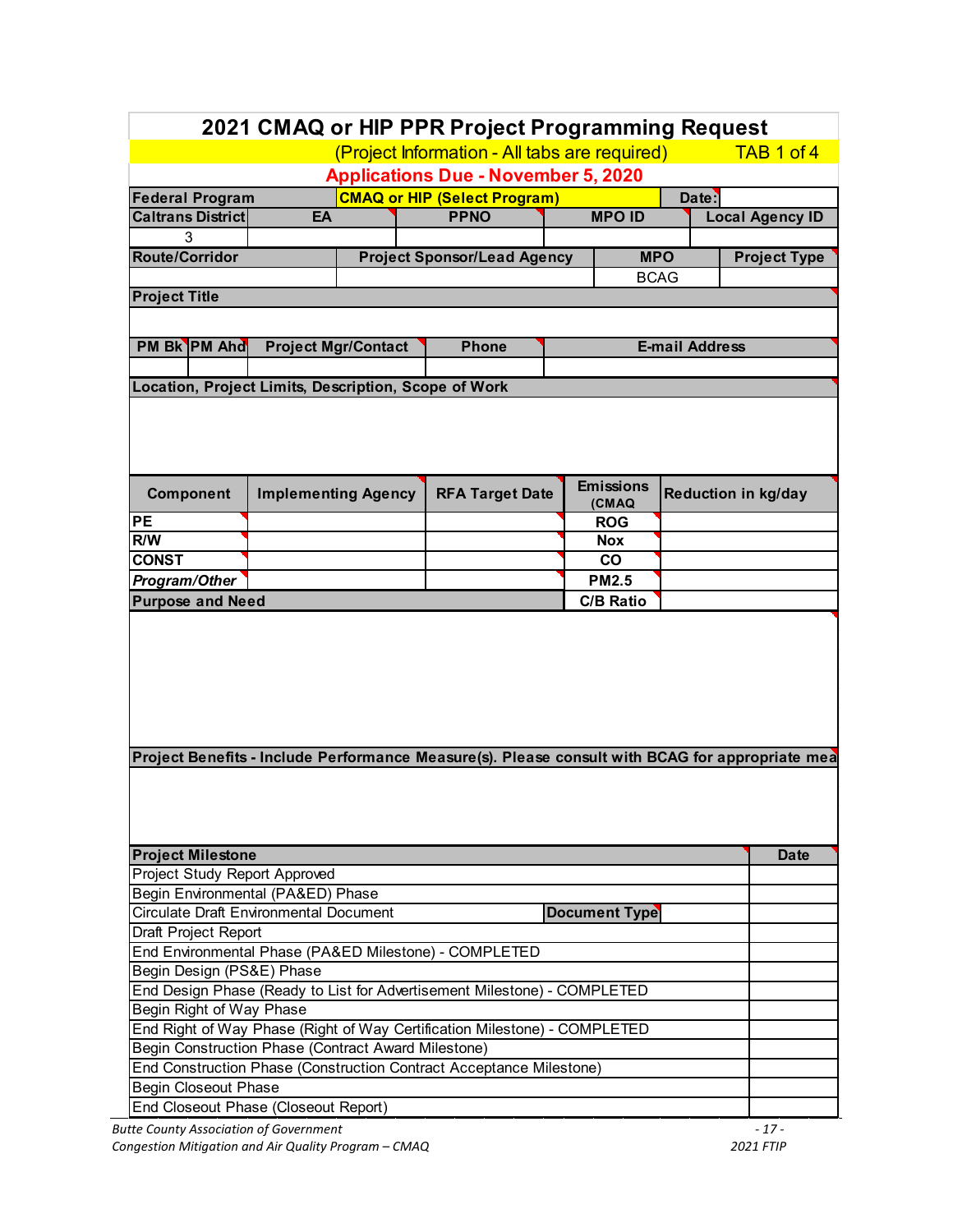# **2021 CMAQ or HIP PPR Project Programming Request**

(Funding Information) TAB 2 of 4

**Projects may be 100% federally funded - Include all funding through project completion**

| (dollars in thousands and escalated to the programmed year) | DATE:              |             |  |  |    |  |
|-------------------------------------------------------------|--------------------|-------------|--|--|----|--|
| Agency                                                      | <b>CT District</b> | <b>PPNO</b> |  |  | EΑ |  |
|                                                             |                    |             |  |  |    |  |
| <b>Project Title:</b>                                       |                    |             |  |  |    |  |

| Prior<br>20/21<br>21/22<br>Component |  |  |                                    | 22/23 | 23/24 | 224/25 | Beyond | Total | <b>Implementing Agency</b> |
|--------------------------------------|--|--|------------------------------------|-------|-------|--------|--------|-------|----------------------------|
| PE                                   |  |  |                                    |       |       |        |        |       |                            |
| <b>R/W</b>                           |  |  |                                    |       |       |        |        |       |                            |
| <b>CON</b>                           |  |  |                                    |       |       |        |        |       |                            |
| <b>TOTAL</b>                         |  |  |                                    |       |       |        |        |       |                            |
|                                      |  |  | <b>Proposed Total Project Cost</b> |       |       |        |        |       |                            |
| PE                                   |  |  |                                    |       |       |        |        |       |                            |
| <b>R/W</b>                           |  |  |                                    |       |       |        |        |       |                            |
| <b>CON</b>                           |  |  |                                    |       |       |        |        |       |                            |
| <b>TOTAL</b>                         |  |  |                                    |       |       |        |        |       |                            |

| Fund No. 1:  |                         |       |       |                                         |       |        |        |       |                       |  |
|--------------|-------------------------|-------|-------|-----------------------------------------|-------|--------|--------|-------|-----------------------|--|
|              | <b>Existing Funding</b> |       |       |                                         |       |        |        |       |                       |  |
| Component    | Prior                   | 20/21 | 21/22 | 22/23                                   | 23/24 | 224/25 | Beyond | Total | <b>Funding Agency</b> |  |
| <b>PE</b>    |                         |       |       |                                         |       |        |        |       |                       |  |
| <b>RW</b>    |                         |       |       |                                         |       |        |        |       |                       |  |
| <b>CON</b>   |                         |       |       |                                         |       |        |        |       |                       |  |
| <b>TOTAL</b> |                         |       |       |                                         |       |        |        |       |                       |  |
|              |                         |       |       | <b>PROPOSED NEW CMAQ or HIP FUNDING</b> |       |        |        |       | <b>Notes</b>          |  |
| <b>IPE</b>   |                         |       |       |                                         |       |        |        |       |                       |  |
| <b>R/W</b>   |                         |       |       |                                         |       |        |        |       |                       |  |
| <b>CON</b>   |                         |       |       |                                         |       |        |        |       |                       |  |
| <b>TOTAL</b> |                         |       |       |                                         |       |        |        |       |                       |  |

| Fund No. 2:  |       | <b>Define Fund Source No. 2</b> |       |                                   |       |       |        |                   |                       |
|--------------|-------|---------------------------------|-------|-----------------------------------|-------|-------|--------|-------------------|-----------------------|
|              |       |                                 |       |                                   |       |       |        |                   |                       |
| Component    | Prior | 18/19                           | 19/20 | 20/21                             | 21/22 | 22/23 | Beyond | Total             | <b>Funding Agency</b> |
| PE           |       |                                 |       |                                   |       |       |        | 0                 |                       |
| R/W SUP (CT) |       |                                 |       |                                   |       |       |        | <b>CONTRACTOR</b> |                       |
| CON SUP (CT) |       |                                 |       |                                   |       |       |        |                   |                       |
| <b>R/W</b>   |       |                                 |       |                                   |       |       |        |                   |                       |
| <b>CON</b>   |       |                                 |       |                                   |       |       |        |                   |                       |
| <b>TOTAL</b> | 0     |                                 |       |                                   | ŋ     | ი     | 0      |                   |                       |
|              |       |                                 |       | <b>Proposed Fund Source No. 2</b> |       |       |        |                   | <b>Notes</b>          |
| PE           |       |                                 |       |                                   |       |       |        |                   |                       |
| R/W SUP (CT) |       |                                 |       |                                   |       |       |        |                   |                       |
| CON SUP (CT) |       |                                 |       |                                   |       |       |        |                   |                       |
| <b>R/W</b>   |       |                                 |       |                                   |       |       |        |                   |                       |
| <b>CON</b>   |       |                                 |       |                                   |       |       |        |                   |                       |
| <b>TOTAL</b> |       |                                 |       | ſ                                 | ſ     |       | n      |                   |                       |
|              |       |                                 |       |                                   |       |       |        |                   |                       |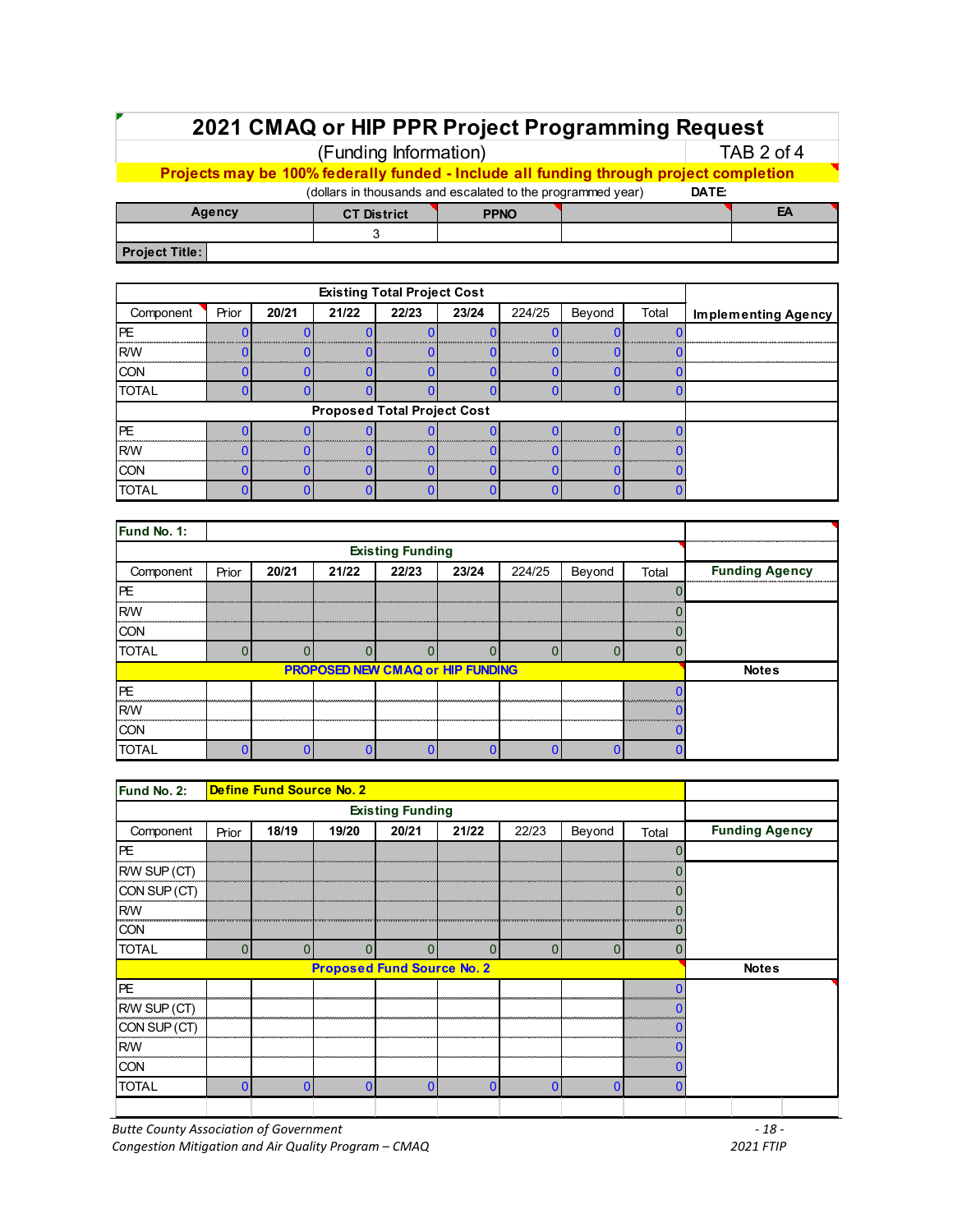# **Public Participation Process & Project Pre-Nomination Consultation Requirements**

**TAB 3 of 4**

**List the public involvement taken place or identify the public participation process to be taken with target dates** 

|                                          |             | <b>Project Delivery Team - Including Other Staff/Agencies</b>                                 |              |           |     |                 |           |
|------------------------------------------|-------------|-----------------------------------------------------------------------------------------------|--------------|-----------|-----|-----------------|-----------|
|                                          |             | Involved & Concurrence with Project Delivery Schedule                                         | <b>Email</b> | Confirmed |     | <b>Comments</b> |           |
| <b>Agency</b>                            | <b>Name</b> | <b>Position</b>                                                                               | <b>Phone</b> |           | Yes | <b>No</b>       |           |
|                                          |             |                                                                                               |              |           |     |                 |           |
|                                          |             |                                                                                               |              |           |     |                 |           |
|                                          |             |                                                                                               |              |           |     |                 |           |
|                                          |             |                                                                                               |              |           |     |                 |           |
|                                          |             |                                                                                               |              |           |     |                 |           |
|                                          |             |                                                                                               |              |           |     |                 |           |
|                                          |             |                                                                                               |              |           |     |                 |           |
| <b>General Plan</b>                      |             | <b>Other Local Planning Documents</b>                                                         |              |           |     |                 |           |
|                                          |             |                                                                                               |              |           |     |                 |           |
|                                          |             |                                                                                               |              |           |     |                 |           |
|                                          |             | If project includes other agencies, have they been formally notified (yes, no, not yet)       |              |           |     |                 |           |
|                                          |             |                                                                                               |              |           |     |                 |           |
|                                          |             | Other Agency Documents - Identify appropriate planning document or other reference to ensure  |              |           |     |                 |           |
|                                          |             | the project is cosistent with the other agencie(s) planning document                          |              |           |     |                 |           |
|                                          |             |                                                                                               |              |           |     |                 |           |
| <b>Agreements &amp; Permits Required</b> |             |                                                                                               |              |           |     |                 |           |
|                                          |             |                                                                                               |              |           |     |                 |           |
|                                          |             |                                                                                               |              |           |     |                 |           |
|                                          |             |                                                                                               |              |           |     |                 |           |
|                                          |             |                                                                                               |              |           |     |                 |           |
|                                          |             |                                                                                               |              |           |     |                 |           |
|                                          |             | Timely Use of Funds - Project sponsor understands that should delivery milestones not be met, |              |           |     |                 |           |
|                                          |             | and should federal funds be in jeopardy, BCAG reserves to right to substitue a project.       |              |           |     |                 |           |
|                                          |             | Substituting a project does not guarantee the reprogramming of funds lapsed.                  |              |           |     |                 |           |
|                                          |             |                                                                                               |              |           |     | <b>Yes</b>      | <b>No</b> |
|                                          |             | Advanced Delivery - Sponsor would like project considered for advanced                        |              |           |     |                 |           |
|                                          |             | delivery should BCAG be able to secure funding at an earlier fiscal year<br><b>APPROVAL</b>   |              |           |     |                 |           |
|                                          |             |                                                                                               |              |           |     |                 |           |
|                                          |             | I hereby certify that the above information is complete and accurate and understand "Timely   |              |           |     |                 |           |

| <u> Use_of Funds" provisions.</u> |                  |              |             |  |  |  |  |
|-----------------------------------|------------------|--------------|-------------|--|--|--|--|
| <b>Name (Print or Type)</b>       | <b>Signature</b> | <b>Title</b> | <b>Date</b> |  |  |  |  |
|                                   |                  |              |             |  |  |  |  |
|                                   |                  |              |             |  |  |  |  |
|                                   |                  |              |             |  |  |  |  |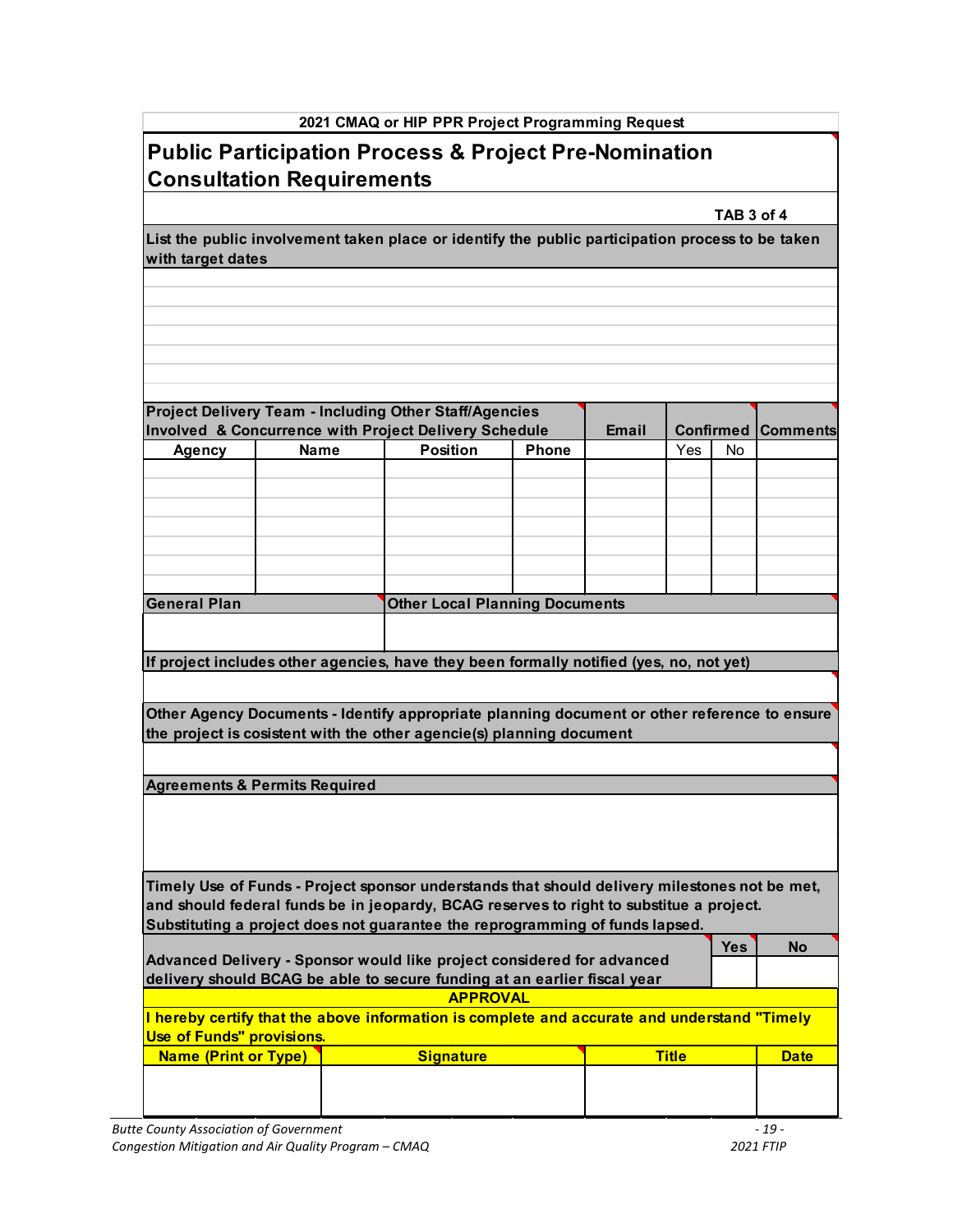| <b>Emissions Analysis Demonstration - Required for CMAQ Only</b><br>Emissions Analysis Demonstration ** REQUIRED*** |                                                                            |  |  |  |  |            |  |
|---------------------------------------------------------------------------------------------------------------------|----------------------------------------------------------------------------|--|--|--|--|------------|--|
|                                                                                                                     |                                                                            |  |  |  |  |            |  |
|                                                                                                                     |                                                                            |  |  |  |  | TAB 4 of 4 |  |
| Use the following resources as guides:                                                                              |                                                                            |  |  |  |  |            |  |
| FHWA CMAQ website:                                                                                                  | http://www.fhwa.dot.gov/environment/air_quality/cmag/                      |  |  |  |  |            |  |
| Caltrans' CMAQ website:                                                                                             | http://www.dot.ca.gov/hq/transprog/federal/cmaq/Official CMAQ Web Page.htm |  |  |  |  |            |  |
| ARB cost-effectiveness analysis tools:                                                                              | http://www.arb.ca.gov/planning/tsaq/eval/eval.htm                          |  |  |  |  |            |  |
|                                                                                                                     |                                                                            |  |  |  |  |            |  |
| Add tabs as needed & list resources to emissions analysis approach as appropriate.                                  |                                                                            |  |  |  |  |            |  |
| <b>Attachments</b>                                                                                                  |                                                                            |  |  |  |  |            |  |
| Emissions analysis may be a separate attachment                                                                     |                                                                            |  |  |  |  |            |  |
|                                                                                                                     |                                                                            |  |  |  |  |            |  |
| Please include project location map and provide coordinates for mapping purposes.                                   |                                                                            |  |  |  |  |            |  |
| Latitude:                                                                                                           |                                                                            |  |  |  |  |            |  |
| Longitude:                                                                                                          |                                                                            |  |  |  |  |            |  |
|                                                                                                                     |                                                                            |  |  |  |  |            |  |
|                                                                                                                     |                                                                            |  |  |  |  |            |  |
|                                                                                                                     |                                                                            |  |  |  |  |            |  |
|                                                                                                                     |                                                                            |  |  |  |  |            |  |
|                                                                                                                     |                                                                            |  |  |  |  |            |  |
|                                                                                                                     |                                                                            |  |  |  |  |            |  |
|                                                                                                                     |                                                                            |  |  |  |  |            |  |
|                                                                                                                     |                                                                            |  |  |  |  |            |  |
|                                                                                                                     |                                                                            |  |  |  |  |            |  |
|                                                                                                                     |                                                                            |  |  |  |  |            |  |
|                                                                                                                     |                                                                            |  |  |  |  |            |  |
|                                                                                                                     |                                                                            |  |  |  |  |            |  |
|                                                                                                                     |                                                                            |  |  |  |  |            |  |
|                                                                                                                     |                                                                            |  |  |  |  |            |  |
|                                                                                                                     |                                                                            |  |  |  |  |            |  |
|                                                                                                                     |                                                                            |  |  |  |  |            |  |
|                                                                                                                     |                                                                            |  |  |  |  |            |  |
|                                                                                                                     |                                                                            |  |  |  |  |            |  |
|                                                                                                                     |                                                                            |  |  |  |  |            |  |
|                                                                                                                     |                                                                            |  |  |  |  |            |  |
|                                                                                                                     |                                                                            |  |  |  |  |            |  |
|                                                                                                                     |                                                                            |  |  |  |  |            |  |
|                                                                                                                     |                                                                            |  |  |  |  |            |  |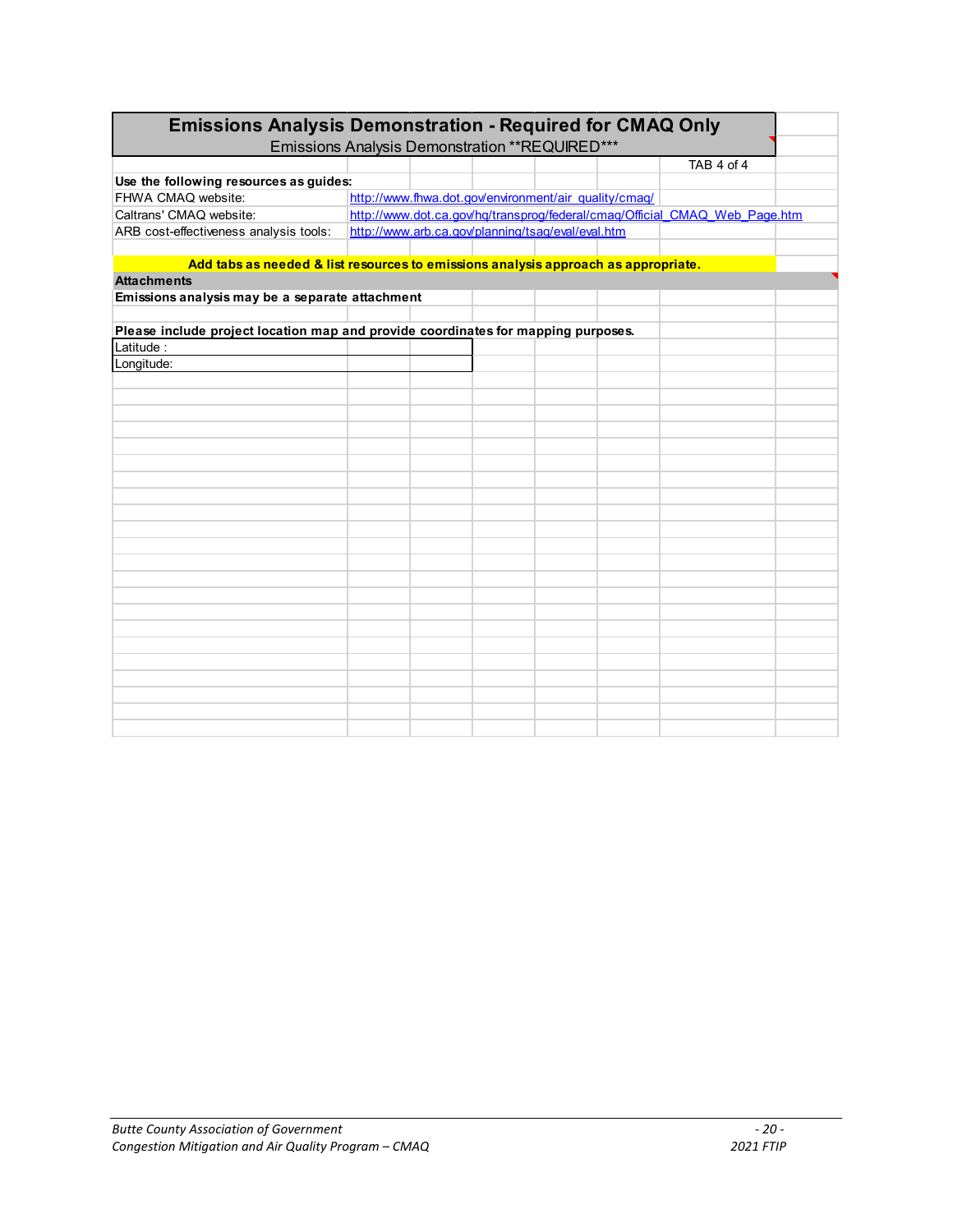|                                                                                                                                                                              |                                                                                                      | <b>TAB 5 Amendments Only</b> |             |  |  |  |  |
|------------------------------------------------------------------------------------------------------------------------------------------------------------------------------|------------------------------------------------------------------------------------------------------|------------------------------|-------------|--|--|--|--|
| AMENDMENT TO EXISTING PROJECT<br><b>Programming Change Requested</b>                                                                                                         |                                                                                                      |                              |             |  |  |  |  |
|                                                                                                                                                                              |                                                                                                      |                              |             |  |  |  |  |
|                                                                                                                                                                              |                                                                                                      |                              |             |  |  |  |  |
|                                                                                                                                                                              |                                                                                                      |                              |             |  |  |  |  |
|                                                                                                                                                                              |                                                                                                      |                              |             |  |  |  |  |
|                                                                                                                                                                              |                                                                                                      |                              |             |  |  |  |  |
|                                                                                                                                                                              |                                                                                                      |                              |             |  |  |  |  |
|                                                                                                                                                                              |                                                                                                      |                              |             |  |  |  |  |
|                                                                                                                                                                              |                                                                                                      |                              |             |  |  |  |  |
| <b>Reason for Proposed Change</b>                                                                                                                                            |                                                                                                      |                              |             |  |  |  |  |
|                                                                                                                                                                              |                                                                                                      |                              |             |  |  |  |  |
|                                                                                                                                                                              |                                                                                                      |                              |             |  |  |  |  |
|                                                                                                                                                                              |                                                                                                      |                              |             |  |  |  |  |
|                                                                                                                                                                              |                                                                                                      |                              |             |  |  |  |  |
|                                                                                                                                                                              |                                                                                                      |                              |             |  |  |  |  |
|                                                                                                                                                                              |                                                                                                      |                              |             |  |  |  |  |
|                                                                                                                                                                              |                                                                                                      |                              |             |  |  |  |  |
|                                                                                                                                                                              |                                                                                                      |                              |             |  |  |  |  |
| If proposed change will delay one or more components, clearly explain 1) reason the delay, 2) cost<br>increase related to the delay, and 3) how cost increase will be funded |                                                                                                      |                              |             |  |  |  |  |
|                                                                                                                                                                              |                                                                                                      |                              |             |  |  |  |  |
|                                                                                                                                                                              |                                                                                                      |                              |             |  |  |  |  |
|                                                                                                                                                                              |                                                                                                      |                              |             |  |  |  |  |
|                                                                                                                                                                              |                                                                                                      |                              |             |  |  |  |  |
|                                                                                                                                                                              |                                                                                                      |                              |             |  |  |  |  |
|                                                                                                                                                                              |                                                                                                      |                              |             |  |  |  |  |
|                                                                                                                                                                              |                                                                                                      |                              |             |  |  |  |  |
| <b>Other Significant Information</b>                                                                                                                                         |                                                                                                      |                              |             |  |  |  |  |
|                                                                                                                                                                              |                                                                                                      |                              |             |  |  |  |  |
|                                                                                                                                                                              |                                                                                                      |                              |             |  |  |  |  |
|                                                                                                                                                                              |                                                                                                      |                              |             |  |  |  |  |
|                                                                                                                                                                              |                                                                                                      |                              |             |  |  |  |  |
|                                                                                                                                                                              |                                                                                                      |                              |             |  |  |  |  |
| <b>Approvals</b>                                                                                                                                                             | I hereby certify that the above information is complete and accurate and all approvals as applicable |                              |             |  |  |  |  |
| <b>Name (Print or Type)</b>                                                                                                                                                  | have been obtained for the processing of this amendment request.<br><b>Signature</b>                 | <b>Title</b>                 | <b>Date</b> |  |  |  |  |